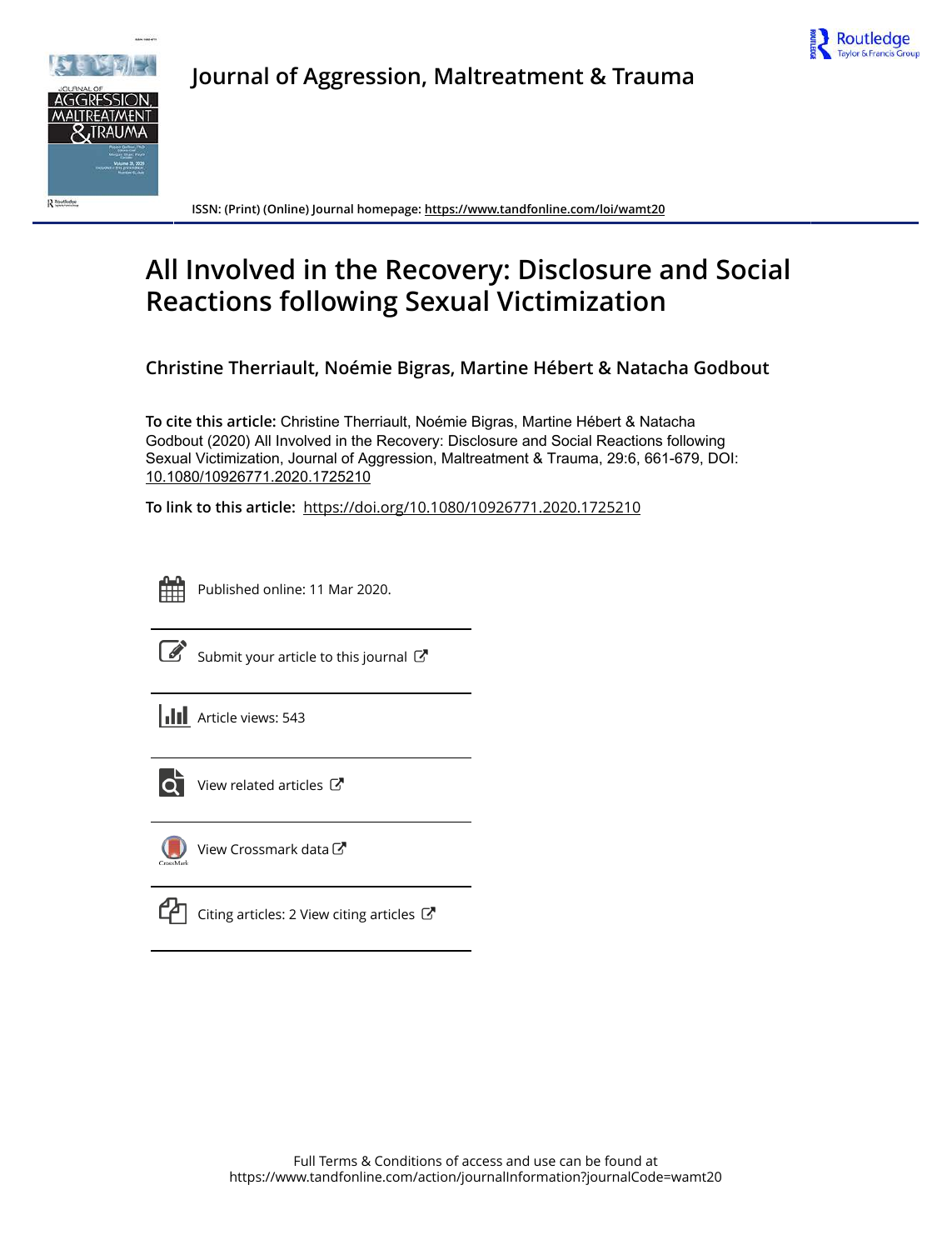

Check for updates

# All Involved in the Recovery: Disclosure and Social Reactions following Sexual Victimization

Christine Therri[a](#page-1-0)ult<sup>a</sup>, Noémie Bigras<sup>b</sup>, Martine Hébert **D**<sup>a</sup>, and Na[t](http://orcid.org/0000-0002-2997-5237)[a](#page-1-0)cha Godbout <sup>a</sup>

<span id="page-1-0"></span><sup>a</sup>Department of Sexology, Université du Québec à Montréal, Montreal, Canada; <sup>b</sup>Department of Psychology, Université du Québec à Montréal, Montreal, Canada

#### **ABSTRACT**

Sexual victimization in adulthood (SVA; i.e. sexual assault, sexual violence within an intimate relationship) is related to negative effects such as psychological distress and lower sexual adjustment. However, little is known about the underlying mechanisms at work within this relationship. This study examined the role of disclosure, social reactions and psychological distress in the relationship between SVA and sexual adjustment (i.e. sexual satisfaction and sexual difficulties). A sample of 474 adults from the general population completed an online survey. Results indicated that 16% of the sample reported SVA. Among this subgroup of victims, 64% ( $n = 49$ ) experienced positive social reactions following disclosure, while 17%  $(n = 13)$  did not disclose and 19%  $(n = 15)$  experienced negative social reactions following disclosure. Compared to other groups, victims who report negative social reactions show higher psychological distress and lower sexual adjustment than other subgroups of victims or non-victims. In contrast, victims reporting positive reactions expressed equivalent levels of psychological distress and sexual satisfaction than nonvictims. Using path analyses, an integrative model revealed that SVA with associated disclosure and social reactions was directly and indirectly related to sexual adjustment through psychological distress. Results highlight the central importance of social reactions following disclosure of victims.

#### ARTICLE HISTORY

Received 4 August 2019 Revised 8 December 2019 Accepted 16 December 2019

#### **KEYWORDS**

Disclosure; psychological distress; sexual adjustment; sexual victimization in adulthood; social reactions

#### Introduction

<span id="page-1-2"></span><span id="page-1-1"></span>Sexual victimization in adulthood (SVA) is an endemic phenomenon affecting 19.1% to 47.8% of women and 1.7% to 23.4% of men in North America (Breiding et al., [2014](#page-16-0); Jozkowski & Sanders, [2012\)](#page-17-0). The variations in prevalence rates may be due to the myriad of definitions and operationalizations of SVA (Dworkin, Menon, Bystrynski, & Allen, [2017](#page-16-1); Halstead, Williams, & Gonzalez-Guarda, [2017\)](#page-17-1) such as differences in minimum age (e.g. 14 or 18), gestures included as SVA (e.g. limited to SVA with penetration) or the means used by the perpetrator (e.g. limited to SVA including physical force). Authors such as

<span id="page-1-3"></span>CONTACT Natacha Godbout @ godbout.natacha@uqam.ca @ Department of Sexology, Université du Québec à Montréal, C.P. 8888 succursale Centre-ville, Montreal, Quebec H3C 3P8, Canada © 2020 Taylor & Francis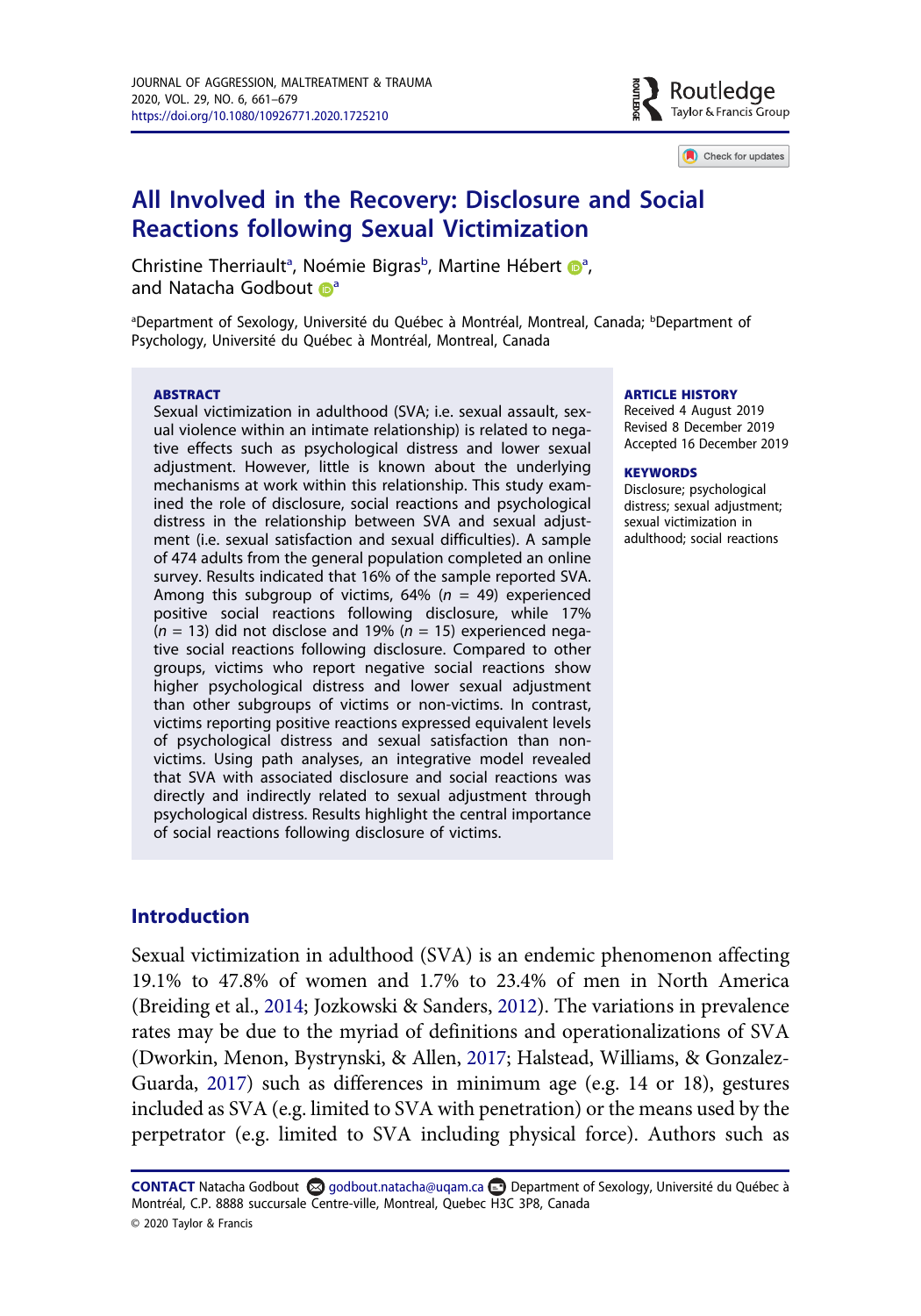<span id="page-2-11"></span>Dworkin et al. ([2017](#page-16-1)) highlighted that the use of narrow definitions of SVA (e.g. limited to SVA with penetration) does not allow for the full-range encompassment of experiences depicting the various trajectories of SVA victims. This is in line with the World Health Organization (WHO, [2012\)](#page-19-0) and their definition of sexual victimization as the experience of any unwanted sexual act, with or without contact, perpetrated with or without the use of physical violence, threat or while the victim was unable to consent. Although SVA in itself has impacts on victims' adjustment, disclosure and social reactions following disclosure might be pertinent to examine as the global experience of SVA (GSVA) potentially influencing psychological and sexual adjustment.

## Sexual adjustment

<span id="page-2-9"></span><span id="page-2-6"></span><span id="page-2-4"></span><span id="page-2-0"></span>Sexuality is an important aspect of individuals' lives and a greater sexual adjustment is associated with a better general health (Lindau & Gavrilova, [2010](#page-17-2)), life satisfaction (Schmiedeberg, Huyer-May, Castiglioni, & Johnson, [2017](#page-18-0)), and well-being (i.e. mood and meaning of life; Kashdan, Goodman, Stiksma, Milius, & McKnight, [2018](#page-17-3)). Sexual adjustment is a broad concept and, in the context of this study, includes sexual satisfaction and low sexual difficulties (Anderson, [2013](#page-15-0); WHO, [2019](#page-19-1)). Sexual satisfaction is defined as "an affective response arising from one's subjective evaluation of the positive and negative dimensions associated with one's sexual relationship" (Lawrance & Byers, [1995](#page-17-4), p. 268), while sexual difficulties refer to sexual concerns (i.e. negative thoughts and emotions related to sexuality) and sexual behaviors (i.e. problematic sexual behaviors; Briere, [2011\)](#page-16-2). Given the links found between sexual victimization and sexual adjustment with significant variations within victims (Weaver, [2009](#page-19-2)), it is important to identify the explanatory mechanisms associated with SVA and sexual adjustment.

<span id="page-2-10"></span><span id="page-2-8"></span><span id="page-2-7"></span><span id="page-2-5"></span><span id="page-2-3"></span><span id="page-2-2"></span><span id="page-2-1"></span>Empirical data has shown that SVA is associated with unprotected sex, high numbers of sex partners, intercourse while impaired from alcohol or other drugs and frequent one-time sex partners (Johnson & Johnson, [2013](#page-17-5); Jozkowski & Sanders, [2012;](#page-17-0) Littleton, Grills, & Drum, [2014;](#page-17-6) Turchik & Hassija, [2014;](#page-18-1) Wells et al., [2016\)](#page-19-3), as well as decreased sexual satisfaction (Weaver, [2009\)](#page-19-2). McCall-Hosenfeld, Liebschutz, Spiro, and Seaver ([2009](#page-18-2)) found that sexually victimized adult women were twice as likely to report lower sexual satisfaction than women who did not report SVA. However, few studies have documented the mechanisms involved in the development of negative sexual outcomes in the aftermath of SVA. Models proposed by experts from the field of child sexual abuse (CSA) may nevertheless offer some insight to understand the long-lasting associations between CSA and adult sexuality. For example, Finkelhor and Browne [\(1985](#page-16-3)) suggest that the traumatic sexual experiences and powerlessness induced during victimization may persist over time and alter future sexual adjustment. The Self-Trauma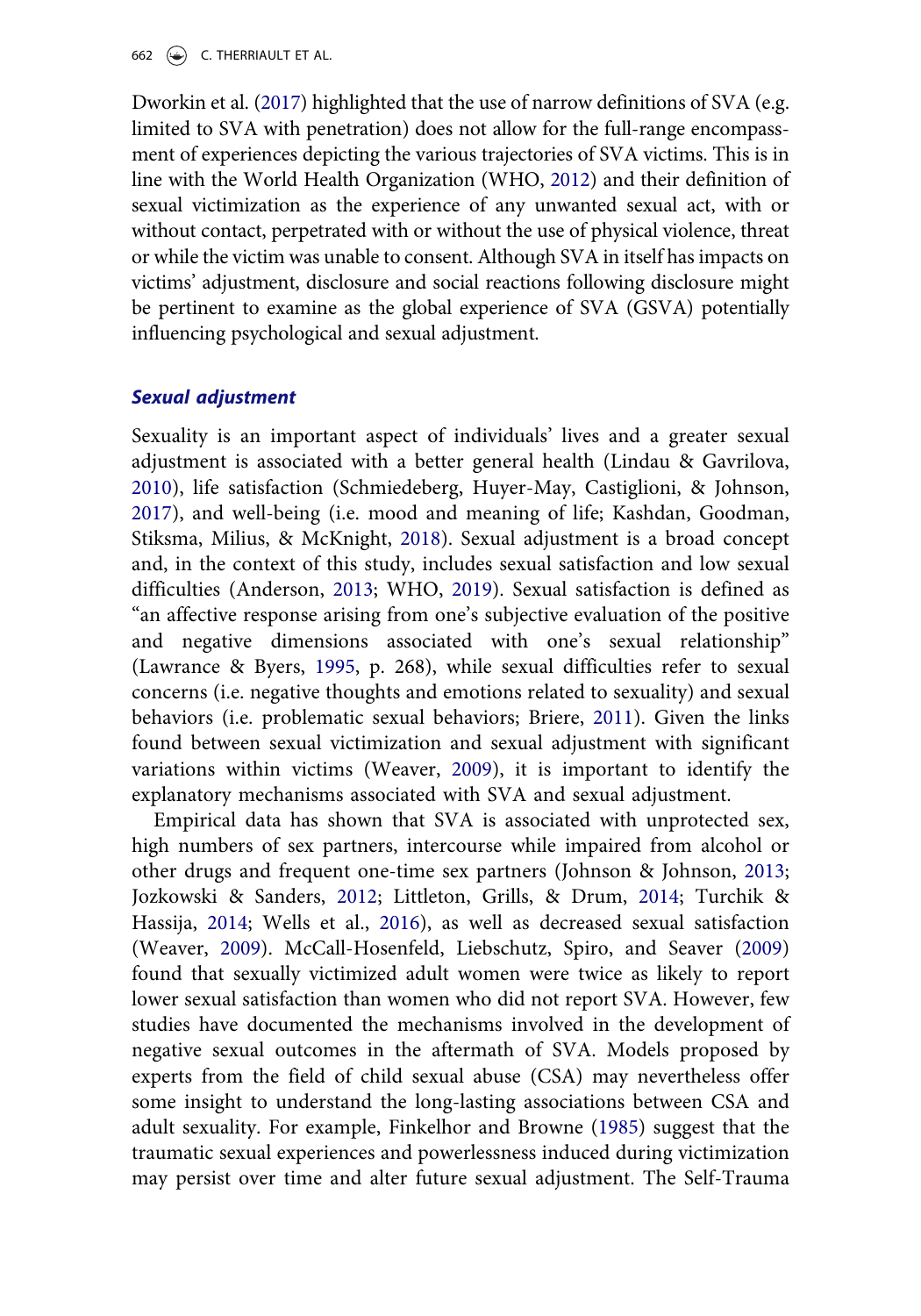<span id="page-3-2"></span>Model (Briere, [2002\)](#page-16-4) suggests that the alteration of self-capacities (i.e. relatedness, affect regulation and sense of self) following child abuse may lead to persistent psychological distress in adulthood. Empirical research based on this theoretical model showed significant associations not only between sexual victimization and altered self-capacities, but also sexual difficulties, specifically increased sexual anxiety and diminished sexual satisfaction in adulthood (Bigras, Godbout, & Briere, [2015](#page-15-1)).

<span id="page-3-4"></span><span id="page-3-0"></span>While these theoretical frameworks state that CSA may alter victims' psychological and sexual adjustment, fewer theoretical models have focused on the impacts of SVA, once one's own vision of the world is already built and established (Crome & McCabe, [2001](#page-16-5); Janoff-Bulman & Frieze, [1983](#page-17-7)). Still, experts in trauma have suggested and demonstrated that interpersonal trauma such as sexual victimization endured in adulthood can damage victims' internal feelings of security and comfort with relational intimacy, these feelings being essential for an optimal sexual adjustment (Briere & Jordan, [2004\)](#page-16-6). These two authors proposed that interpersonal trauma may alter, either by disrupting or reinforcing, "the victim[s] prior cognitive schemas regarding safety, relatedness, intimacy, the trustworthiness of others, as well as [their] previous assumptions regarding [their] ability to detect and avoid interpersonal danger" (Briere & Jordan, [2004,](#page-16-6) p. 1255). Thus, SVA may also lead to several impairments in victims' intrapersonal functioning, especially in relation to their sexual adjustment, although empirical data are scarce in support of the link between SVA, sexual adjustment and its underlying mechanisms.

#### <span id="page-3-3"></span>Social reactions

<span id="page-3-9"></span><span id="page-3-8"></span><span id="page-3-7"></span><span id="page-3-6"></span><span id="page-3-5"></span><span id="page-3-1"></span>Bloom [\(2003](#page-15-2)) put forward the importance of a safe environment (i.e. physical, psychological and social safety) for healing in the aftermath of an interpersonal trauma. Such positive social reactions following disclosure of SVA are thought to promote recovery from traumatic events and sustain emotional and relational health (Godbout, Briere, Sabourin, & Lussier, [2014](#page-16-7)). More precisely, after experiencing SVA some people will disclose their experiences to someone, regardless of formal denunciation to the authorities (Orchowski & Gidycz, [2012\)](#page-18-3). In fact, 65% to 75% of SVA victims will disclose (see Sabina & Ho, [2014](#page-18-4) for a review), however, social reactions following the disclosure appear to be as important, if not more, than the disclosure itself in relation to victims' functioning (Ullman, [2010\)](#page-19-4). Positive social reactions (e.g. emotional support, listening, tangible aid, believing) tend to promote psychological health and a better adaptability (i.e. buffer effect) following trauma (Orchowski & Gidycz, [2012;](#page-18-3) Ullman, [2010](#page-19-4); Ullman & Peter-Hagene, [2014](#page-19-5)). In contrast, negative social reactions (e.g. blaming, rape myths, disbelief/denial) are related to increased anxiety, depression and posttraumatic symptoms (Hakimi, Bryant-Davis, Ullman, & Gobin, [2018](#page-17-8); Littleton, [2010;](#page-17-9) Orchowski, Untied, & Gidycz, [2013](#page-18-5);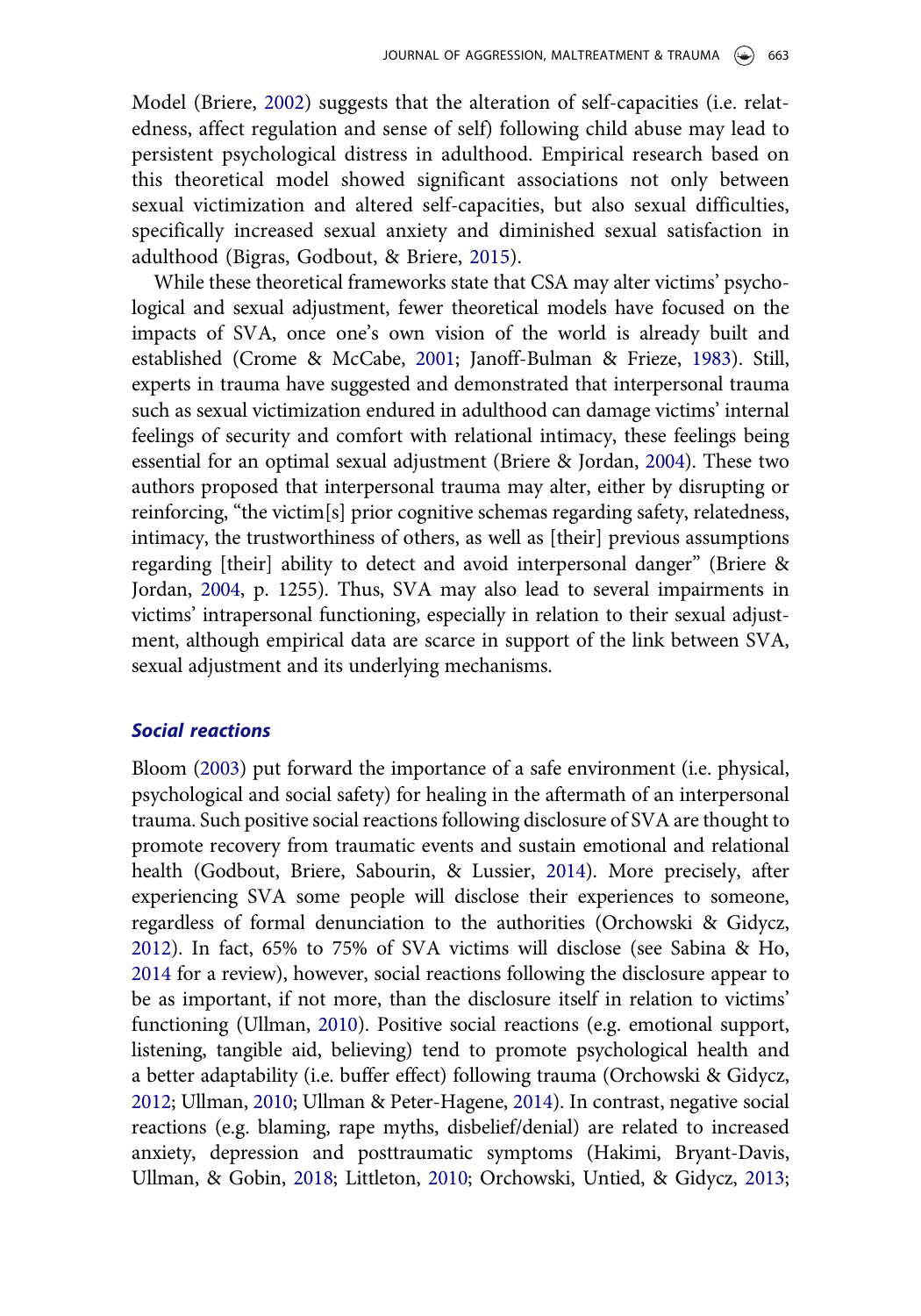664  $\left(\rightarrow\right)$  C. THERRIAULT ET AL.

<span id="page-4-5"></span><span id="page-4-3"></span>Ullman, [2010](#page-19-4); Ullman & Peter-Hagene, [2016](#page-19-6)). Moreover, Relyea and Ullman ([2015\)](#page-18-6) found that negative social reactions following the disclosure of SVA can lead to lower sexual assertiveness. While past studies have suggested significant links between disclosure, associated social reactions and victims' adjustment, the role of disclosure and ensuing social reactions in the relation between SVA and sexual adjustment remains unclear. Thus, GSVA should be further investigated in relation to psychological and sexual adjustment.

#### Psychological distress

<span id="page-4-6"></span><span id="page-4-1"></span><span id="page-4-0"></span>Psychological distress (i.e. depression, anxiety, irritability and cognitive problems; Ilfeld, [1976](#page-17-10)) may be a crucial variable when considering the explanatory mechanism used to understand the relationship between GSVA and sexual adjustment. On the one hand, empirical data suggest that the experience of SVA is associated with heightened psychological distress (Walsh, Galea, & Koenen, [2012\)](#page-19-7) including depression, anxiety and irritability (Dworkin et al., [2017\)](#page-16-1). On the other hand, higher levels of psychological distress have been associated with diminished sexual satisfaction. More specifically, Kelley and Gidycz [\(2017](#page-17-11)) found that, in a sample of 501 sexually active college women (44.6% of whom were victims of SVA), anxiety mediated the relationship between SVA and sexual difficulties (i.e. low sexual desire and sexual pain). Moreover, Neilson, Norris, Bryan, and Stappenbeck [\(2017](#page-18-7)) highlighted that depressive symptoms contributed to less sexual satisfaction in SVA victims. In the same vein, McCall-Hosenfeld et al. [\(2009](#page-18-2)) observed in a sample of 3181 veteran women that 39% of those who had experienced SVA in the military (i.e. force or the threat of force was used against their will to have sexual intercourse) suffered from sexual dissatisfaction; this was explained through the indirect effect of psychological distress. These results suggest that post-assault psychological distress may partly explain the link between SVA and sexual adjustment. However, none of these studies have included the effect of disclosure and social reactions following this disclosure into an integrative model explaining the link uniting SVA and sexual adjustment.

<span id="page-4-4"></span><span id="page-4-2"></span>To our knowledge, one study has examined an integrative model of the associations between SVA, disclosure, psychological symptoms and sexual functioning. Indeed, Staples et al. ([2016](#page-18-8)) showed that post-traumatic stress symptoms acted as an explanatory mechanism in the link between disclosure (i.e. presence or absence) following SVA and sexual difficulties. Their results showed that disclosure of SVA contributed to fewer trauma symptoms (i.e. intrusive experiences, avoidance, dissociation, impaired self-reference and tension reduction behaviors) which in turn were associated with less difficulty to reach orgasm. However, sexual satisfaction, sexual difficulties and the quality of social reactions following disclosure were not considered.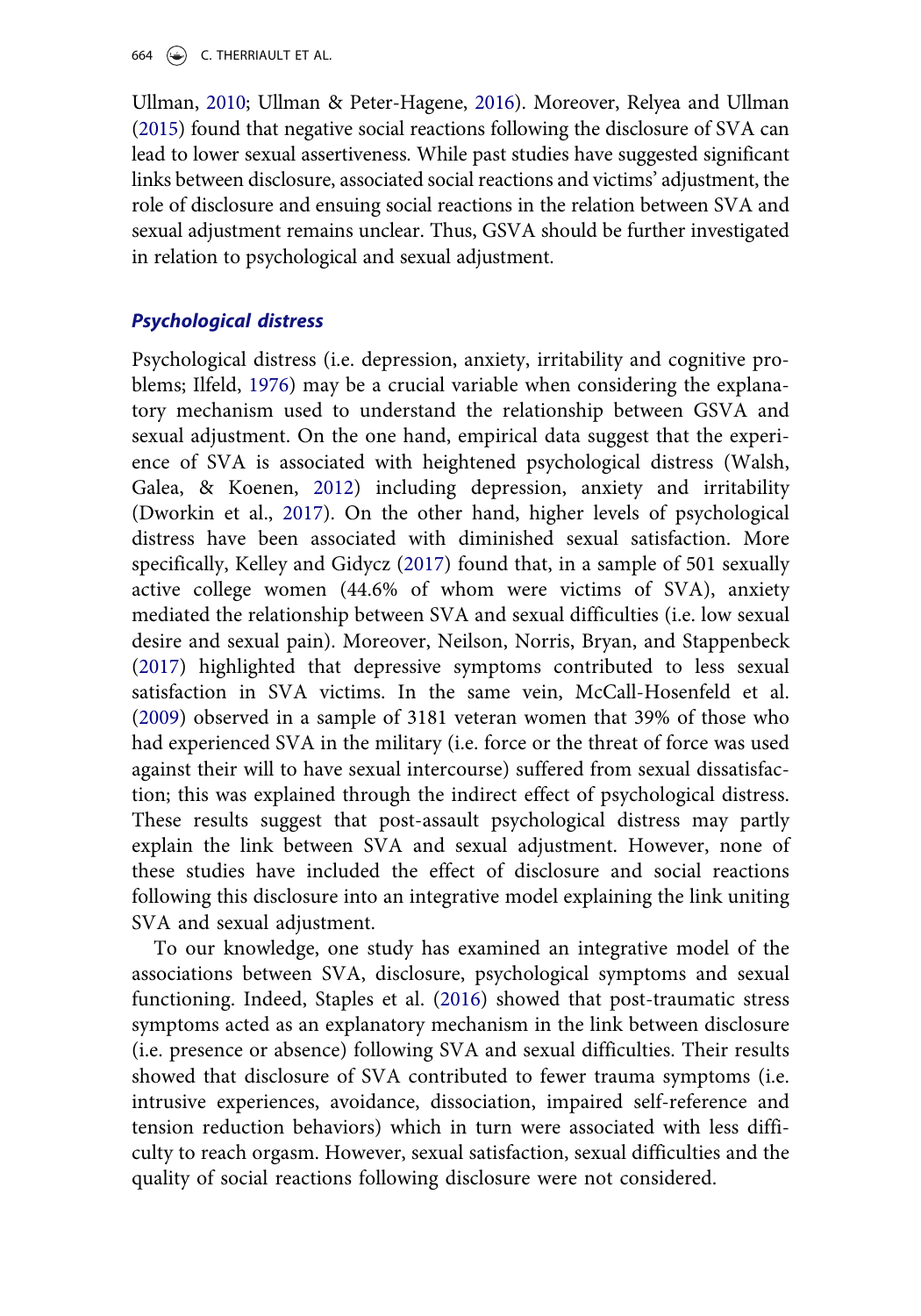#### Objectives and hypothesis

Based on previous limitations identified in the literature, the purpose of this study was to examine in a global perspective the associations between SVA, disclosure and associated social reactions, psychological distress and sexual adjustment in order to capture all aspects related to the experience of SVA. The first aim was to compare four groups of individuals (non-victims, victims who reported receiving positive response, victims who reported receiving negative response and victims who did not disclose) on their levels of psychological distress and sexual adjustment. It was hypothesized that victims who reported receiving negative social reactions would report greater psychological distress and lower sexual adjustment than the other three groups. The second aim was to test an integrative model of the associations between disclosure and associated social reactions, psychological distress and sexual adjustment. It was hypothesized that psychological distress plays a mediating role between global experience of SVA (GSVA; experience of SVA combined with associated disclosure and social reactions) and sexual adjustment. Answers to those objectives should help to obtain a better understanding of GSVA's experience.

#### Method

#### **Participants**

A sample of 321 adult women and 151 adult men from the general population was recruited online using social media such as Facebook and mailing lists associated with academia. The project obtained approval from the Université du Québec à Montréal's Institutional Review Board. Participants had to consent to the study before filling an anonymous questionnaire hosted on SurveyMonkey. Participants were eligible to participate in a raffle for \$50 CAN. The sample was composed mostly of Canadians (89%,  $n = 415$ ), with an average age of 29 years old  $(SD = 10.8;$  range 18 to 75 years old), who spoke French (96%,  $n = 442$ ) as their primary language, while 2% spoke English ( $n = 10$ ) and 2% spoke Spanish ( $n = 7$ ). Participants reported being students (51%,  $n = 235$ ) or full-time workers (37%,  $n = 172$ ) and the majority, 70% ( $n = 331$ ), had reached undergraduate studies. Forty-six percent of the sample ( $n = 218$ ) reported an annual income under \$20,000 CAN and 21%  $(n = 101)$  reported an annual income between \$20,000 CAN and \$39,999 CAN. The majority of the sample (91%,  $n = 427$ ) described themselves as heterosexual; 35% ( $n = 167$ ) were in a common-law relationship (cohabiting), 27% ( $n = 127$ ) were in an intimate relationship with a regular partner without cohabiting, 12% ( $n = 56$ ) were married and 26% ( $n = 123$ ) reported being single, which can include various types of relationships (not dating, dating, one or multiple sexual partners, etc.).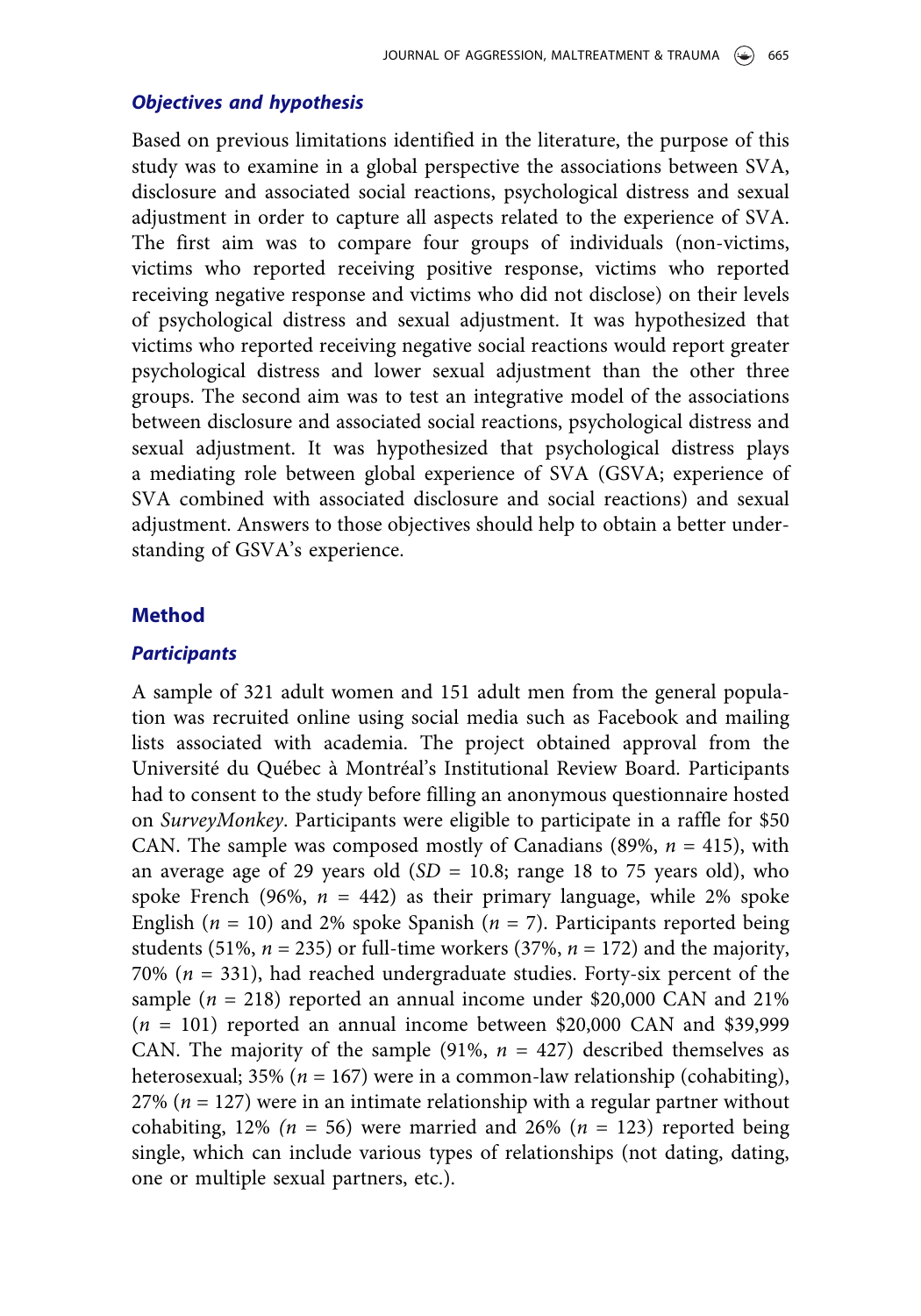#### 666  $\left(\bigstar\right)$  C. THERRIAULT ET AL.

### Measures and procedures

#### Sexual violence in adulthood

Based on the World Health Organization's definition (World Health Organization & Pan American Health Organization, [2012\)](#page-19-0), SVA was measured as any unwanted sexual acts endured, with or without contact, which appears sexual to the individual (e.g. caresses, kissing, sexual games, sexual touching, oral, vaginal or anal penetration, verbal propositions of a sexual nature, exposure to sexual scenes) occurring at the age of 18 or later. This age cutoff was determined based on the legislation in force in the region where the study was conducted (Department of Justice, Government of Quebec, [2019](#page-16-8)). Participants were given the above definition of a sexual act and were asked, "Have you ever experienced an unwanted sexual act at 18 years or older?".

#### <span id="page-6-0"></span>Disclosure and social reactions

Participants indicated, on a dichotomous answer options (yes =  $1$ , no = 0), if they had disclosed their experience of sexual victimization to someone. If they reported disclosure, social reactions were assessed by asking the participant about the reactions of the recipient of disclosure, with five options: "She/he didn't believe me," "She/he did nothing," "She/he believed me," "She/he intervened to help me" and "Other" (following by a blank space to specify details).

#### Global experience of SVA

A global experience of SVA (GSVA) variable was created, combining the experience of SVA with associated disclosure and social reactions based on previous study (Godbout et al., [2014](#page-16-7)). The variable ranged from 0 to 3, with  $0 =$  the participant did not report SVA (non-victim); 1 = the participant reported experiencing SVA and positive social reactions following disclosure (i.e."She/he believed me" or "She/he intervened to help me");  $2 =$  the participant reported experiencing SVA but did not disclose to anyone; and  $3$  = the participant reported experiencing SVA and negative social reactions following disclosure (i.e. "She/he did nothing" or "She/he didn't believe me"). Participants who reported mixed social reactions (i.e. positive and negative social reactions) were classified  $3 =$  the participant reported experiencing SVA and negative social reactions following disclosure, because they experienced at least one negative social reaction. "Other" experienced social reactions were categorized according to the information given (e.g. "listening" = positive; "congratulate on having sex" = negative).

#### Psychological distress

<span id="page-6-1"></span>The brief version of the validated French version of the Psychiatric Symptom Index (PSI; Ilfeld, [1976](#page-17-10); Préville, Boyer, Potvin, Perreault, & Légaré, [1992](#page-18-9)) was used to assess participants' psychological distress. This 14-item measure includes four dimensions: depression, anxiety, irritability and cognitive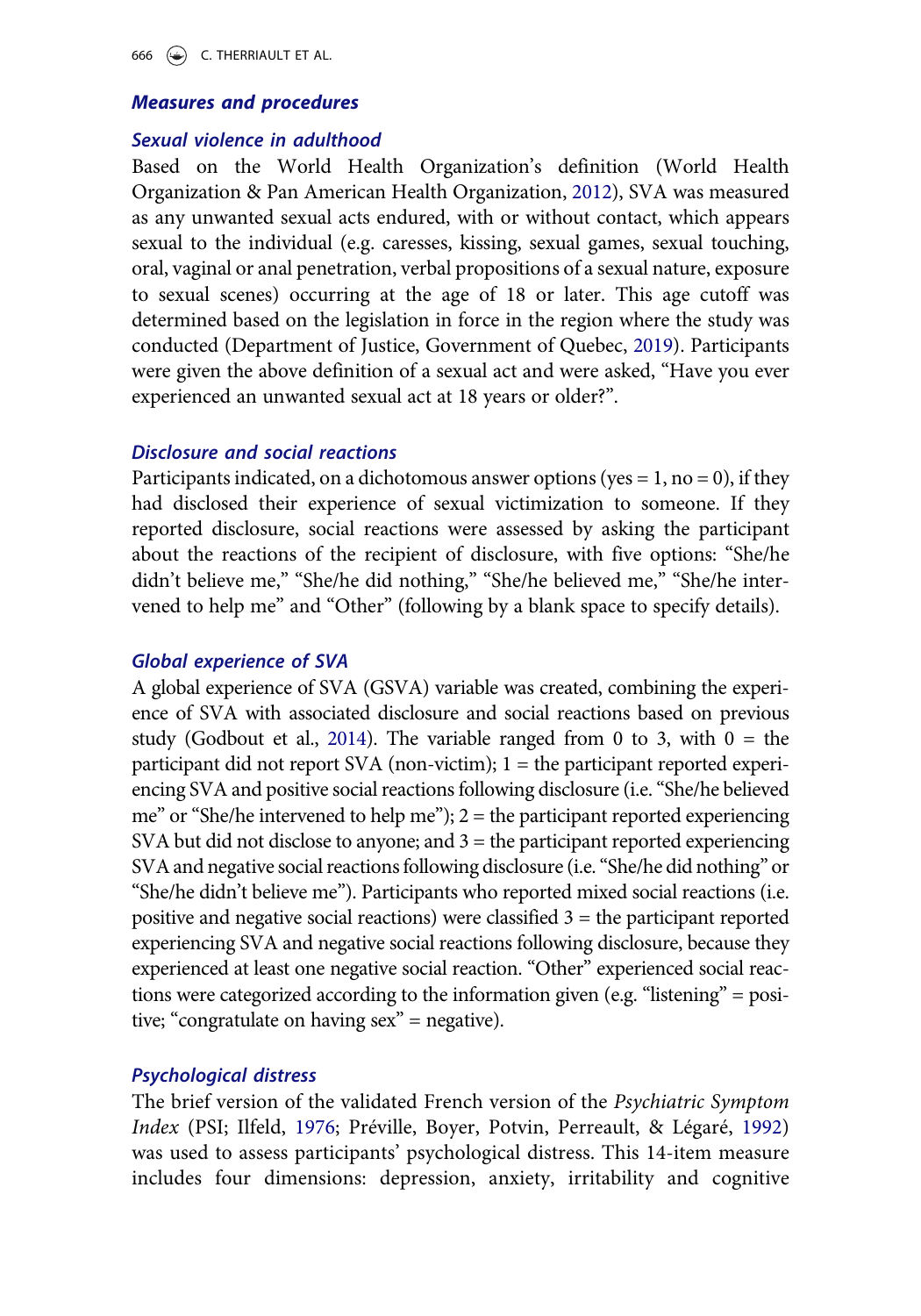problems. Participants evaluated the frequency of symptoms in the last seven days on a 4-point Likert scale  $(0 = never; 3 = really often)$ . The total score varied from 0 to 42; a higher score implied higher level of psychological distress. The internal consistency was good in the validation study ( $\alpha = .92$ ; Préville et al., [1992\)](#page-18-9) and in the present sample ( $\alpha = .93$ ).

#### Sexual difficulties

Sexual difficulties were assessed using the 10-item sexual scale of the Trauma Symptom Inventory-2 (TSI-2; Briere, [2011](#page-16-2)), which measures two types of sexual difficulties, namely, sexual concerns (5 items) and problematic sexual behaviors (5 items). Sexual concerns refer to negative thoughts and emotions related to sexuality, while problematic sexual behaviors refer to potentially harmful sexual behaviors (e.g. having sex although the participant report it was probably not a good idea). Items were responded on a 4-point Likert scale ranging from  $0 =$  never to  $3 =$  often. The total score ranges from 0 to 30, with a higher score indicating greater sexual difficulties. The internal consistency was  $\alpha = .96$  in the validation study (Briere, [2011](#page-16-2)) and  $\alpha$  = .78 in this study.

#### Sexual satisfaction

Sexual satisfaction was assessed using the Global Measure of Sexual Satisfaction (GMSEX; Lawrance & Byers, [1995](#page-17-4)). This 5-items (i.e. good-bad, pleasantunpleasant, positive-negative, satisfying-unsatisfying, valuable-worthless) measure is responded on a 7-point bipolar scale. The score varied from 5 to 35 with higher scores indicating greater sexual satisfaction. The internal consistency was found to be satisfactory in the validation sample ( $\alpha$  = .90 and  $\alpha$  = .96, Lawrance & Byers, [1995](#page-17-4)) and in the present sample ( $\alpha = .93$ ).

#### Data analysis

Descriptive as well as multivariate analyses of variance (MANOVA) were conducted using SPSS 24. To assess differences in psychological distress, sexual difficulties and sexual satisfaction between the four groups, a MANOVA followed by a Bonferonni post-hoc test were performed. The hypothesized linear relationship between GSVA and dependent variables was assessed using orthogonal polynomial contrasts. Correlations were tested to evaluate the associations between GSVA, psychological distress, sexual difficulties and sexual satisfaction. Those analyses were conducted with a different number of participants due to missing data, so the degrees of freedom may vary between analyses of different outcomes.

<span id="page-7-0"></span>The hypothesized integrative model was tested with path analyses using Mplus, version 7 (Muthén & Muthén, [2012](#page-18-10)), with GSVA as the independent variable, psychological distress as the mediator and sexual adjustment (i.e. sexual difficulties and sexual satisfaction) as the outcome variables. Because skewness and kurtosis indices of variables indicated non-normality, we used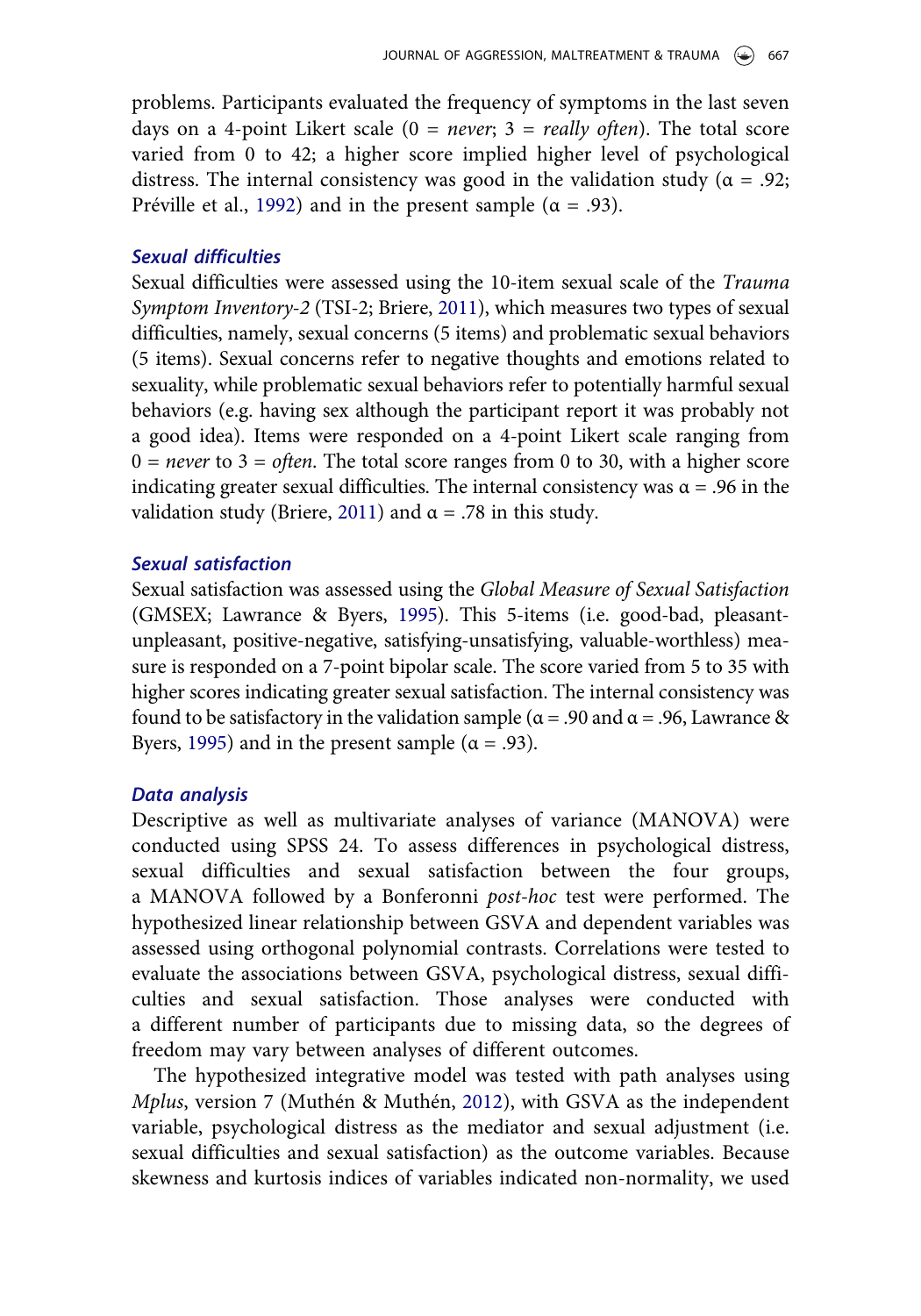<span id="page-8-1"></span>a Mplus option (i.e. MLR), allowing for maximum likelihood parameter estimation with standard errors and chi-square test statistics that are robust to non-normality (Muthén & Muthén, [2012](#page-18-10)). The Default Full Information Maximum-Likelihood (FIML) estimation method was used to handle missing data and so, sample for this analysis was 474 participants. The sequence of variables in the model was determined based on existing literature and theoretical models (Byrne, [2016](#page-16-9)). Several indices were considered to assess the overall model fit. The chi-square statistic represents a good fit when it is not statistically significant (Hu & Bentler, [1999](#page-17-12)). Then, a value of .90 or above represents a good fit to the data for comparative fit index (CFI; Bentler, [1990](#page-15-3)), while a value below .06 is considered a good fit for the root mean square error of approximation (RMSEA; Steiger, [1990\)](#page-18-11). Since chisquare tests are sensitive to sample size (Kline, [2011](#page-17-13)), a ratio of chi-square to degrees of freedom  $(X^2/df)$  was also used. Values lower than 3 indicate a good fit according to a conservative cutoff value (Ullman, [2001](#page-19-8)).

<span id="page-8-7"></span><span id="page-8-6"></span><span id="page-8-5"></span><span id="page-8-4"></span><span id="page-8-3"></span><span id="page-8-2"></span><span id="page-8-0"></span>To examine the significance of indirect effects, we used 95% bootstrap confidence intervals (MacKinnon & Fairchild, [2009](#page-18-12)). This bias-corrected method is based on a distribution for the product of coefficients and generated confidence limits for the true value of the coefficient for indirect effects. The indirect effect is considered significant when zero is not included in the confidence interval (Preacher & Hayes, [2004](#page-18-13)). Finally, between-gender differences were tested using a multiple group analysis. Models were compared using a chi-square difference test; a significant univariate incremental chi-square value ( $p < .05$ ) indicated evidence of differences across men and women.

#### **Results**

#### Descriptive analyses

SVA was reported by 16% ( $n = 77$ ) of the sample; 20.2% of women and 9.4% of men. In the subgroup of SVA victims,  $64\%$  ( $n = 49$ ) reported positive social reactions following disclosure, while 17% ( $n = 13$ ) did not disclose and 19%  $(n = 15)$  experienced negative social reactions. Recipients of disclosure varied: 19% disclosed to a parent, 20% to another family member, 15% to a romantic partner, 33% to a friend and 13% to a professional or teacher. MANOVAs with polynomial contrasts indicated a significant linear relationship between GSVA and increased psychological distress (F (1,466) = 18.93,  $p < .001$ ,  $\eta^2 = .22$ ), increased sexual difficulties (F (1,476) = 29.07,  $p < .001$ ,  $n^2 = .24$ ), as well as decreased sexual satisfaction (F (1, 463) = 20.74,  $p < .001$ ,  $\eta^2 = .17$ ). Polynomial contrasts remained significant when tested on men and women separately. MANOVAs also revealed differences between the four groups on psychological distress, sexual difficulties and sexual satisfaction (see [Table 1\)](#page-9-0). Specifically, SVA-victims who reported negative social reactions showed more psychological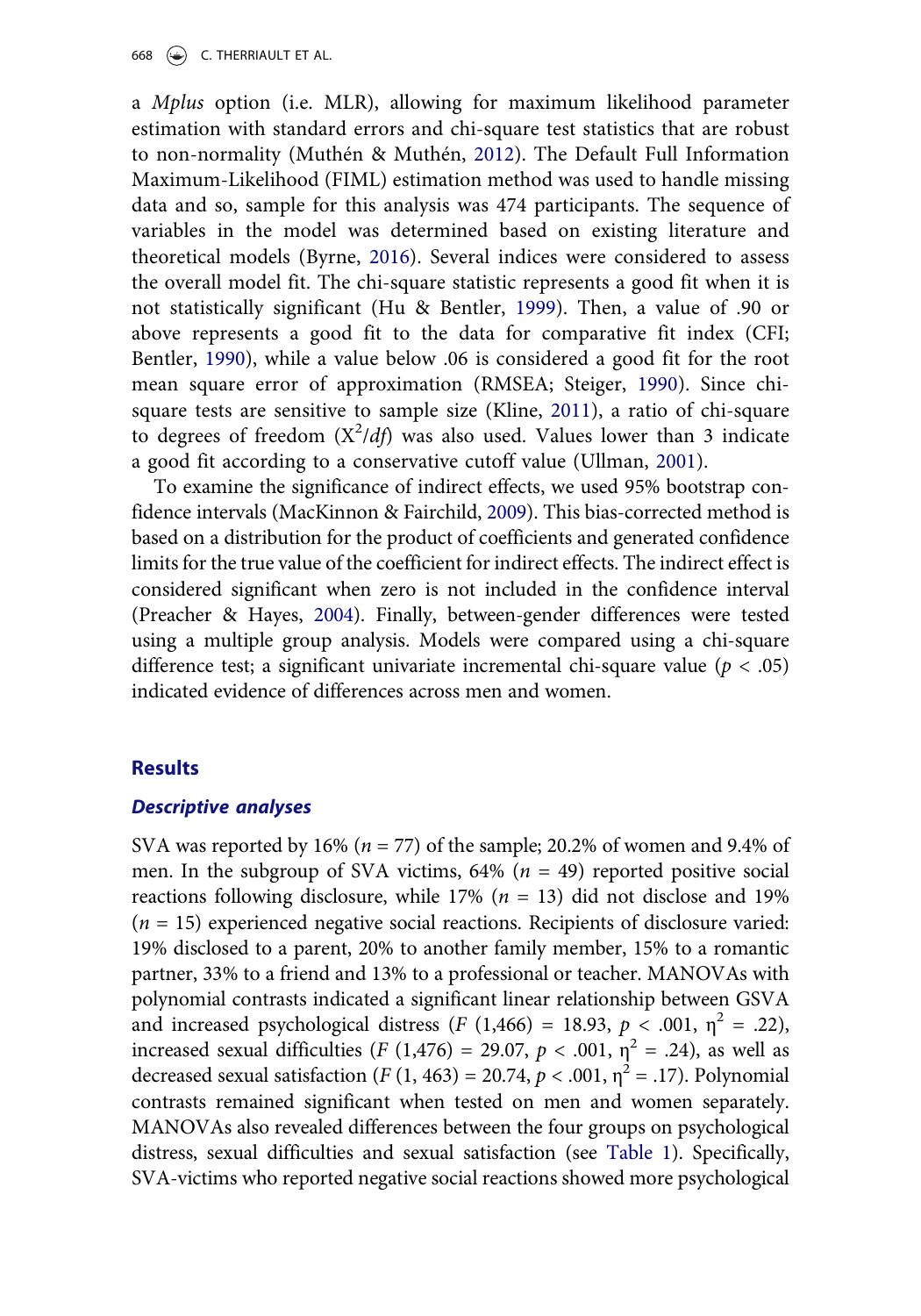|            | No SVA $(n = 397)$ |      | Group 1 ( $n = 49$ ) |      | Group 2 ( $n = 13$ ) |       | Group 3 ( $n = 15$ ) |       |           |     |
|------------|--------------------|------|----------------------|------|----------------------|-------|----------------------|-------|-----------|-----|
| Variables  | M                  | SD   | м                    | SD   | M                    | SD    | M                    | SD    |           |     |
| 1. PsyDist | $12.39^{a}$        | 8.90 | 14.48 <sup>a</sup>   | 9.83 | $20.46^{\circ}$      | 13.79 | 21.67 <sup>b</sup>   | 12.34 | $5.28***$ | .03 |
| 2. SexDiff | 3.70 <sup>a</sup>  | 3.91 | 6.06 <sup>b</sup>    | 6.04 | $5.38^{a}$           | 5.47  | 873 <sup>b</sup>     | 6.16  | $7.04***$ | .05 |
| 3. SexSat  | 27.78 <sup>a</sup> | 6.03 | 26.76 <sup>a</sup>   | 7.64 | $23.16^{b}$          | 8.94  | $22.5^{b}$           | 9.18  | $759***$  | .05 |

<span id="page-9-0"></span>Table 1. Means and standard deviations for psychological distress, sexual difficulties and sexual satisfaction as function of GSVA's categories.

Notes: GSVA: Global experience of sexual violence in adulthood; Group 1: SVA and positive reactions; Group 2: SVA and no disclosure; Group 3: SVA and negative reactions; PsyDis: Psychological Distress; SexDiff: Sexual Disfficulties; SexSat: Sexual Satisfaction.

\*\*\* $p \le .001$ .

<span id="page-9-1"></span>Table 2. Correlations among studied variables.

| Variables                 |           |           |           |  |
|---------------------------|-----------|-----------|-----------|--|
| 1. GSVA                   |           |           |           |  |
| 2. Psychological distress | $22***$   | ۰         |           |  |
| 3. Sexual difficulties    | $24***$   | $.45***$  | -         |  |
| 4. Sexual satisfaction    | $-.18***$ | $-.38***$ | $-.42***$ |  |

Notes: GSVA = Global experience of sexual violence in adulthood \*\*\* $p < .001$ .

distress than participants in the three other groups. SVA-victims who reported disclosure (with either negative or positive social reactions) showed more sexual difficulties as compared to the other groups. Moreover, SVA-victims who reported negative social reactions along with SVA-victims who never disclosed showed less sexual satisfaction. Correlation analyses indicated that all variables were associated in the expected directions (see [Table 2](#page-9-1)).

#### Integrative model

First, results revealed that GSVA was directly related to sexual adjustment in the expected directions (i.e. sexual difficulties: β = .24, p = .004,  $R^2$  = 5.8; and sexual satisfaction:  $\beta = -.17$ ,  $p < .001$ ,  $R^2 = 3.0$ ). Then, the inclusion of psychological distress as a mediator in the model resulted in a nonsignificant direct link between GSVA and sexual satisfaction, suggesting complete mediation, while the link between GSVA and sexual difficulties remained significant, but decreased (β = .13,  $p = .006$ ), suggesting partial mediation. For the sake of parsimony, the nonsignificant path was removed from the model. The final model (see [Figure 1\)](#page-10-0) provided a good fit to the data ( $\chi$ 2(1) = 3.37, p = .07,  $\chi^2/df$  = 3.37; CFI = .99, RMSEA = .07, 90% IC [.00; .16]). Results showed that a higher score on the GSVA variable (i.e. SVA with negative social reaction following disclosure) was associated with greater psychological distress. In turn, this elevated psychological distress was significantly related to higher levels of sexual difficulties and lower levels of sexual satisfaction. Examination of indirect effects showed two significant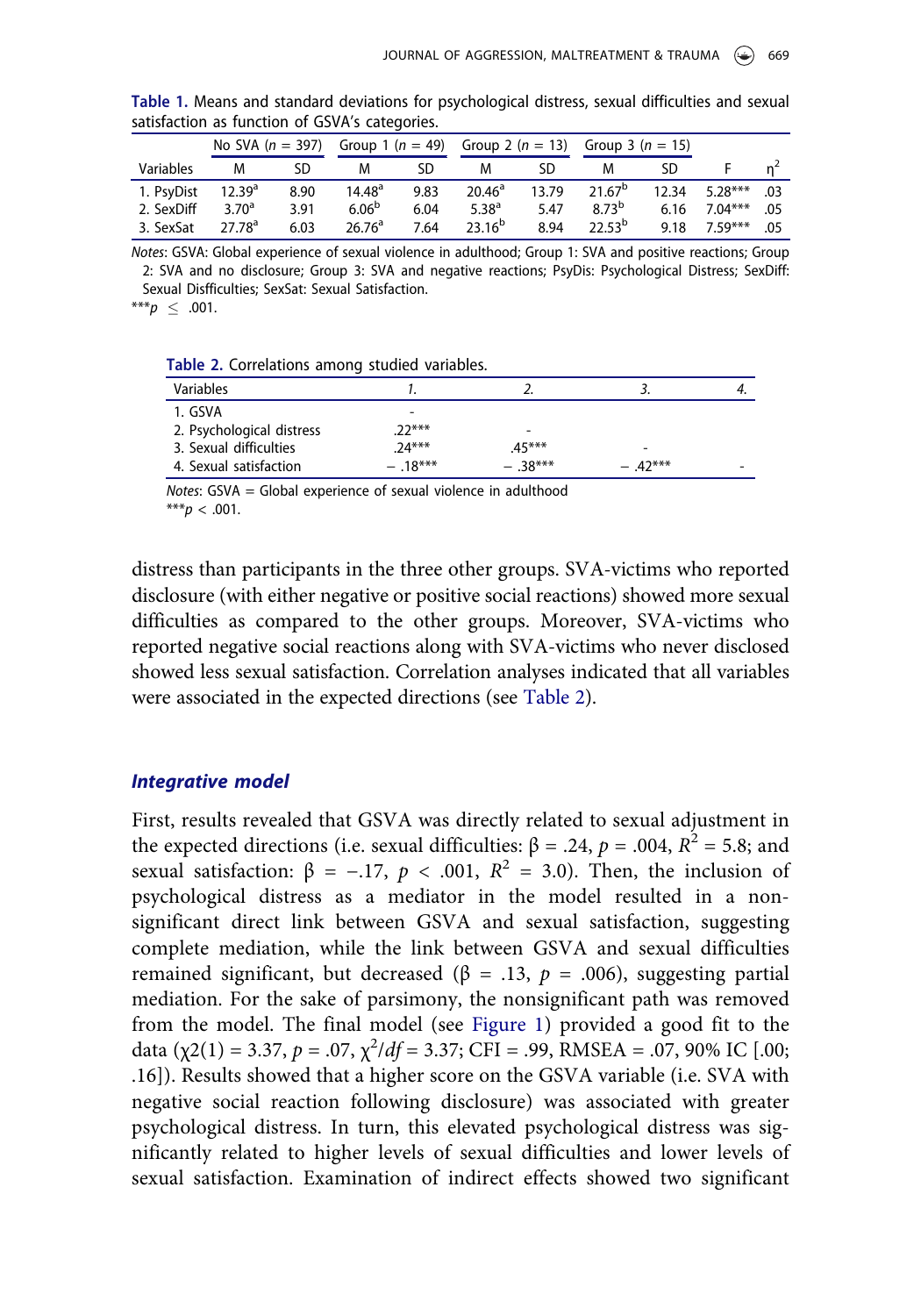

<span id="page-10-0"></span>Figure 1. Path analysis model for global sexual violence in adulthood (GSVA) experiences (SVA, disclosure, social reactions), psychological distress, sexual satisfaction and sexual difficulties. Notes: Coefficients in parentheses are the direct link before the inclusion of the mediator. Standardized coefficients are presented. \* $p < .05$ . \*\*  $p < .01$ .

indirect effects, suggesting a mediation effect via psychological distress. More precisely, GSVA had a significant indirect effect on greater sexual difficulties  $(b = .61,$  with 95% bootstrap CI [.29 to 1.05]) and on lower sexual satisfaction  $(b = -.80$  with 95% bootstrap CI [−1.40 to −.35]) through higher psychological distress. The covariance between the two dependent variables was significant ( $r = -.29$ ,  $p < .001$ ). The integrative model explained 21.4% of the variance in sexual difficulties and 13.7% in sexual satisfaction.

To test gender invariance, the model was first assessed simultaneously in women and men, allowing all paths to be freely estimated (testing configural invariance), to ensure that the model held for both genders. Results revealed a good-fitting multigender model:  $\chi$ 2(2) = 3.03, p = .22,  $\chi$ 2/df = 1.51,  $CFI = .99$ , RMSEA =  $.05$ , 90% IC ( $.00$  to  $.15$ ). This freely estimated model was then compared to a more restrictive model in which all paths were constrained to be equal across men and women. Models were compared using the chi-square difference test; a significant univariate incremental chisquare value ( $p < .05$ ) indicating evidence of differences between men and women. Results yielded a nonsignificant chi-square difference, Δχ2  $(5) = .464$ ,  $p = .99$ , indicating that the paths were similar across genders. The latter model was then compared to a more constrained model in which paths, variances and covariances were constrained to be equal across men and women. Again, results indicated a nonsignificant chi-square difference between the path-constrained model and the fully constrained model  $\Delta \chi$ 2  $(4) = 6.702$ ,  $p = .15$ , suggesting that the model was gender invariant.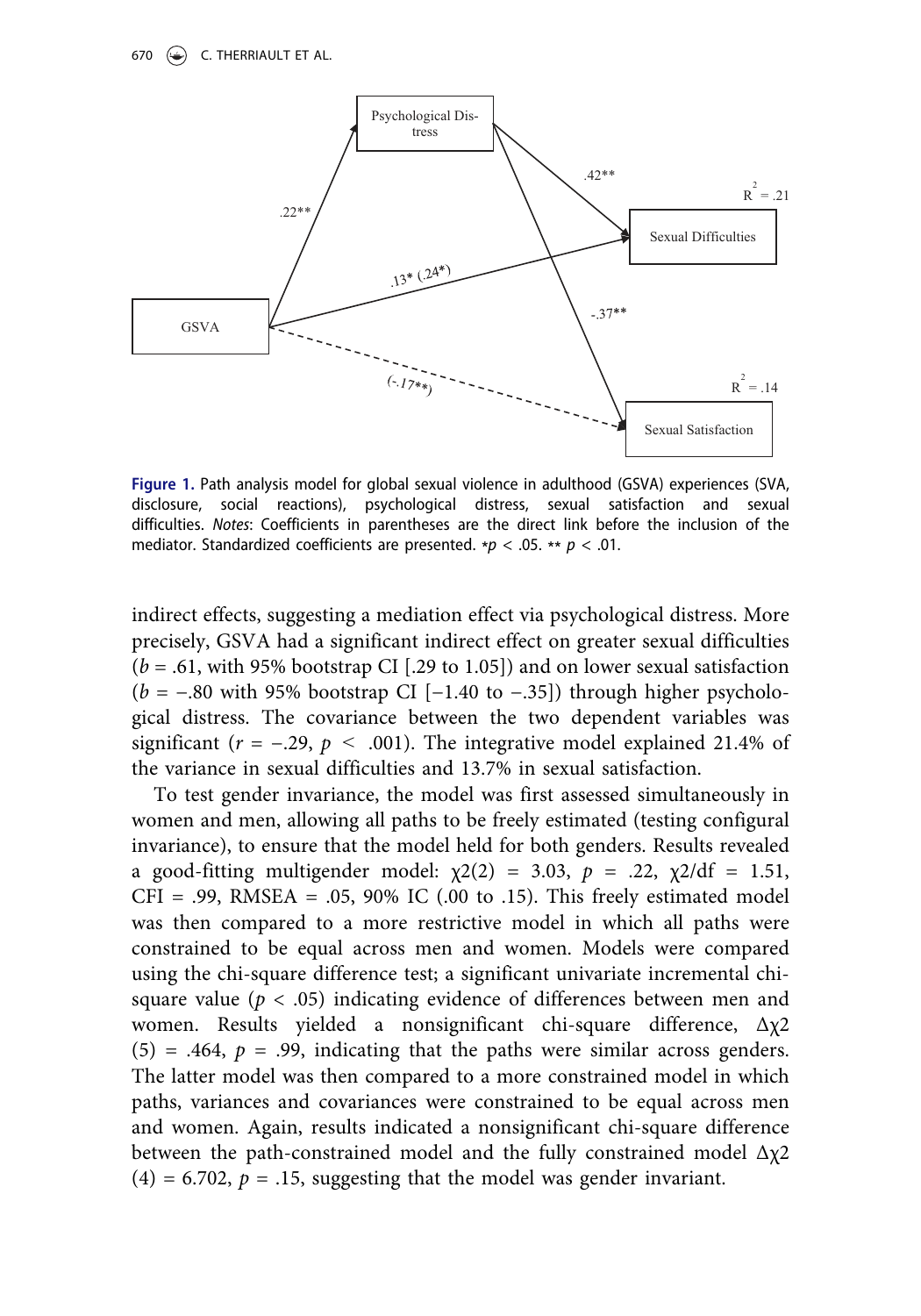#### **Discussion**

This study aimed to examine the relationship between SVA, associated disclosure and social reactions (GSVA), psychological distress and sexual adjustment (i.e. sexual difficulties and sexual satisfaction). Overall, as expected, results suggest that global experiences of disclosure and associated social reactions following SVA have a significant effect on victims' sexual adjustment, directly and indirectly, through increased psychological distress.

## Global Sexual Victimization in Adulthood (GSVA): Frequencies and linear relationship

<span id="page-11-1"></span><span id="page-11-0"></span>Prevalence rate of SVA was in line with past results (Ahrens, Stansell, & Jennings, [2010;](#page-15-4) Breiding et al., [2014;](#page-16-0) Jozkowski & Sanders, [2012\)](#page-17-0). Most participants who experienced SVA disclosed the event to someone and received positive social reactions, while about one third of victims did not disclose or were confronted with negative social reactions following disclosure. The current results yield that while the majority of victims will disclose and receive positive social reactions, a significant proportion will either not disclose or receive negative social reactions and that these victims tend to report lower psychological and sexual adjustment. Those results support that being confronted with negative social reactions following disclosure potentiates the negative effects on the individual's health such as psychological distress and sexual adjustment. Authors suggested that negative social reactions following disclosure might be experienced as a "second rape" (Jacques-Tiura, Tkatch, Abbey, & Wegner, [2010](#page-17-14)) and therefore explain the exacerbated negative sexual outcomes observed in victims. Moreover, the current results confirmed a linear relationship from nonvictims reporting lower psychological distress and higher sexual adjustment, to SVA victims who experienced positive social reactions, then SVA victims who did not disclose, and finally to SVA victims with negative social reactions reporting higher levels of psychological distress and lower sexual adjustment. The significant analysis of linearity supported the relevance of using a variable reflecting the experience of SVA and associated disclosure/social reactions (GSVA) as a severity continuum. Such results indicated that the social reactions following disclosure might be crucial in relation to psychological and sexual adjustment in the aftermath of SVA.

#### Psychological distress and sexual adjustment: Group comparisons

<span id="page-11-2"></span>Results indicated that negative social reactions following disclosure are associated with negative outcomes, supporting previous findings (Littleton, [2010](#page-17-9); Orchowski & Gidycz, [2015;](#page-18-14) Walsh et al., [2012;](#page-19-7) Wells et al., [2016](#page-19-3)) and adding to the knowledge concerning its associations with psychological and sexual adjustment. The findings suggested that, not only disclosure entangled with negative social reactions are related to deleterious outcomes, but they might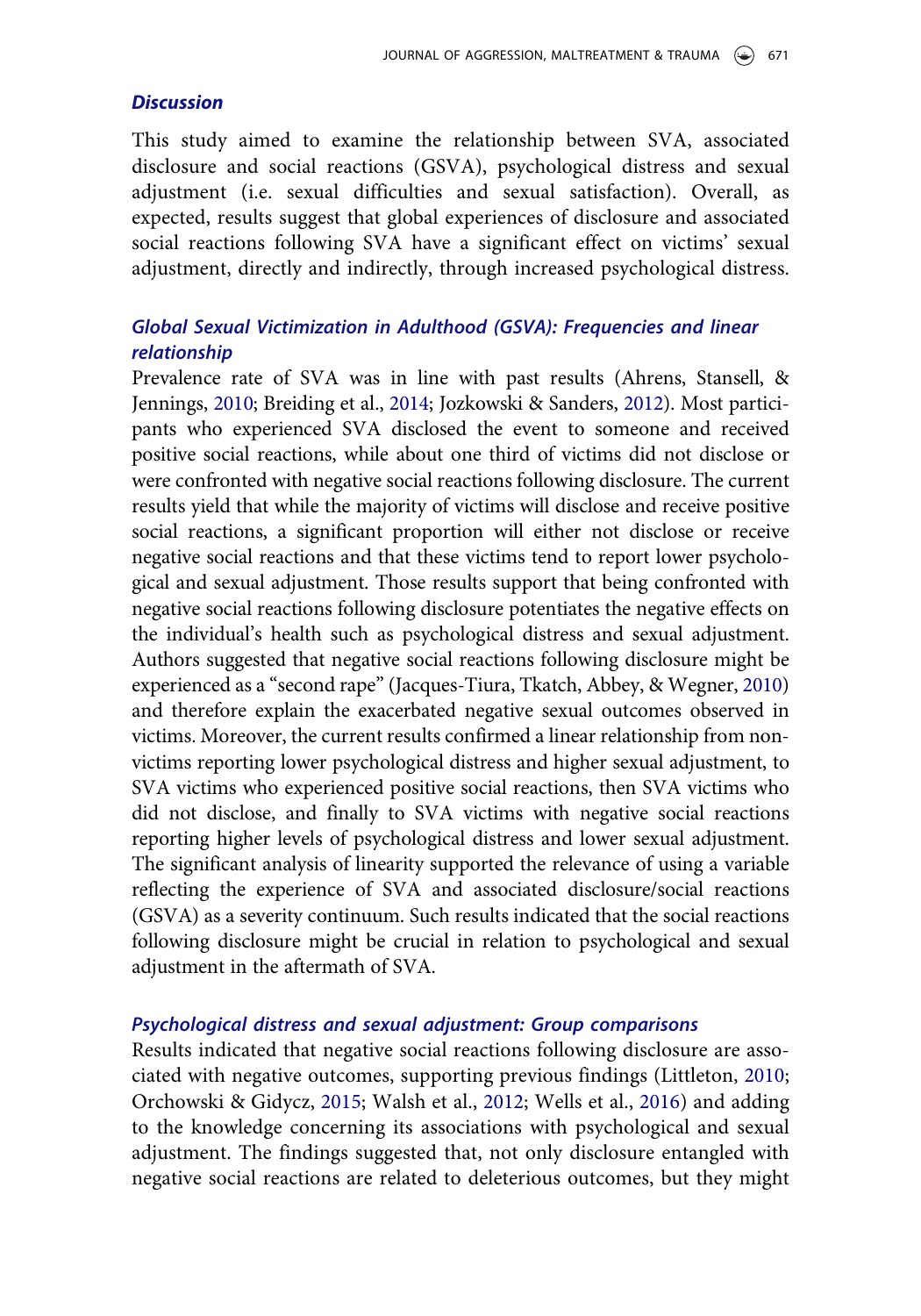<span id="page-12-1"></span>be worse than non-disclosure. Such results can be understood considering the betrayal theory (Freyd, [1994\)](#page-16-10). Interpersonal trauma, such as SVA, challenges the victims' beliefs that the world is safe because of the betrayal experienced perpetrated by another human being (e.g. unknown perpetrator or trusted people such as a romantic partner or a colleague). While positive social reactions could facilitate victims' recovery by a reparative experience showing that significant others might provide positive secure responses in time of needs, negative social reactions may rather reinforce the vision that the world is unsafe or hostile, and hence promote more negative outcomes than in victims who did not disclose at all.

<span id="page-12-0"></span>A recent study highlighted this potential positive relational effect showing that emotional support and empathy from a partner can help the victim overcome the sexual victimization experience by increasing closeness and intimacy and promoting sexual satisfaction (de Montigny Gauthier et al., [2019](#page-16-11)). Surprisingly, our results also showed that SVA-victims who reported disclosure with positive reactions expressed more sexual difficulties compared to nonvictims and victims who did not disclosed. A hypothesis is that disclosure may increase trauma processing (thinking about the sexual trauma, talking about it, etc.) which in turn, might be related to more sexual difficulties and concerns including sexual distress or shame, even if the social reactions were positive. It is however possible that this link changes in time and that victims who disclosed and received positive responses successfully metabolized the endured trauma and cultivate a more positive sexual adjustment in the long term as compared to victims who do not disclose, but longitudinal studies will be needed to confirm this postulate. Also, our findings showed that victims who did not disclose and victims who disclosed and received negative social reactions, reported less sexual satisfaction than non-victims and victims who reported positive social reactions. Such findings are encouraging as they suggest that talking about an endured sexual trauma with someone providing a positive response might serve as a buffer effect linked with increased levels of sexual satisfaction that are not only higher than victims who did not disclose or received negative reaction, but similar to non-victims. This result is in line with trauma theories highlighting that although avoidance (e.g. non-disclosure, suppression) might provide temporary relief, processing the experience in a secure interpersonal environment is likely to promote recovery (Godbout, Bakhos, Dussault, & Hébert, [2019](#page-16-12)).

## <span id="page-12-2"></span>Psychological distress in the association between GSVA and sexual difficulties: integrative model

<span id="page-12-3"></span>Results of the integrative model also supported the mediational hypothesis that receiving negative responses following SVA disclosure is related to increased psychological distress, which, in turn, is associated with both higher sexual difficulties (problematic sexual behaviors and sexual concerns) and lower sexual satisfaction. Recently, Layh, Rudolph, and Littleton ([2019](#page-17-15))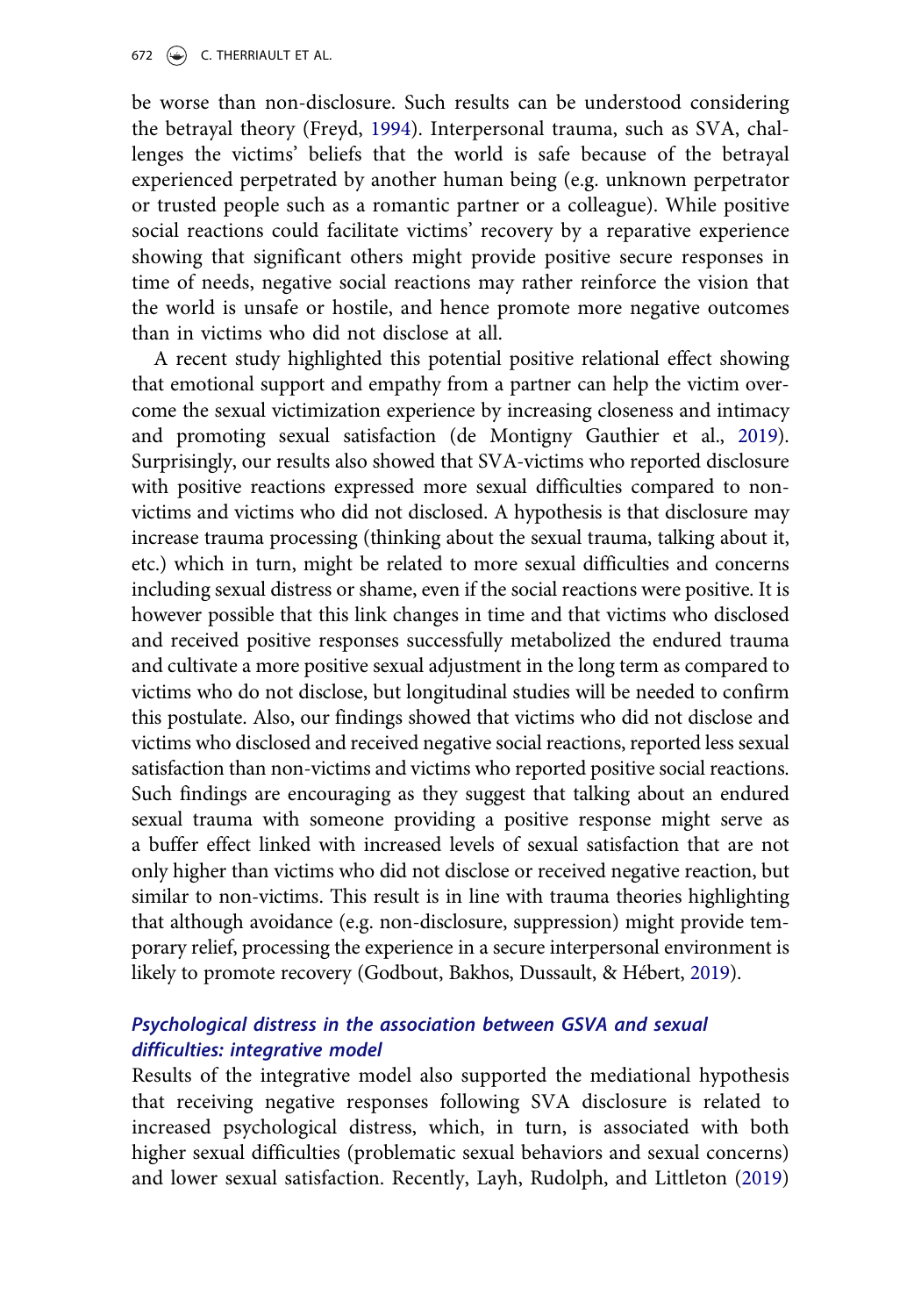<span id="page-13-1"></span>found in a sample of 1534 women that SVA victims' motives to engage in potentially problematic sexual behaviors (e.g. unprotected sex, regret involvement in sexual behaviors) were an impact of maladaptive coping following the experience of SVA, as a mean to reduce their negative affects (e.g. psychological distress). As such, victims might use sexual behaviors as an attempt to overcome the idea of the self as a passive or helpless victim (Vaillancourt-Morel et al., [2015](#page-19-9)). Also called tension reduction activities, these sexual behaviors may temporarily alleviate the victims' distress. Paradoxically, in the long term, they might prevent victims from being mindful of their emotional states related to SVA and maintain or aggravate their levels of sexual concerns or negative affects related to sex (Godbout et al., [2019;](#page-16-12) Layh et al., [2019\)](#page-17-15). Moreover, higher levels of psychological distress such as anxiety or depression may interfere with sexual adjustment (Brotto et al., [2016](#page-16-13); Del Mar Sánchez-Fuentes, Santos-Iglesias, & Sierra, [2014](#page-16-14)) and decrease survivors' disposition to be mindful, especially during sexual activities, thus potentially related to a diminished sexual satisfaction.

#### <span id="page-13-0"></span>Limitations and suggestions for future research

The conclusions of this study must be considered in light of some limitations. A relatively small sample was used, which limits statistical power to detect all meaningful differences in post-hoc analyses. Our results may therefore offer a view of the tip of the iceberg and findings should be replicated with larger samples. Also, based on a cross-sectional design, caution must be applied when interpreting ours results as the definitive sequence of variables cannot be ascertained empirically. Longitudinal studies are a way to overcome this limitation by evaluating the directionality of the effect. Moreover, all variables included in our study were based on self-reported measures and may be influenced by recall bias and social desirability. Lack of measurement disclosure recipients and their specific reactions is also a limitation. For example, a victim may have disclosed to a friend and a romantic partner and received both positive and negative social reactions, which might be related in different intensity to posttraumatic cognitions (Woodward et al., [2015\)](#page-19-10), but our measure did not allow to differentiate these social reactions. Future research should try to better understand the relationship uniting the victim and the recipient of disclosure (e.g. friend or therapist) because different relational contexts might be related to specific effects on the victim's psychological and sexual adjustment.

#### <span id="page-13-2"></span>Conclusion and implications for practice

To our knowledge, this is the first study using a global measure of SVA (GSVA) in an integrative model suggesting that psychological distress is associated with higher sexual difficulties and lower sexual satisfaction in a linear way. A better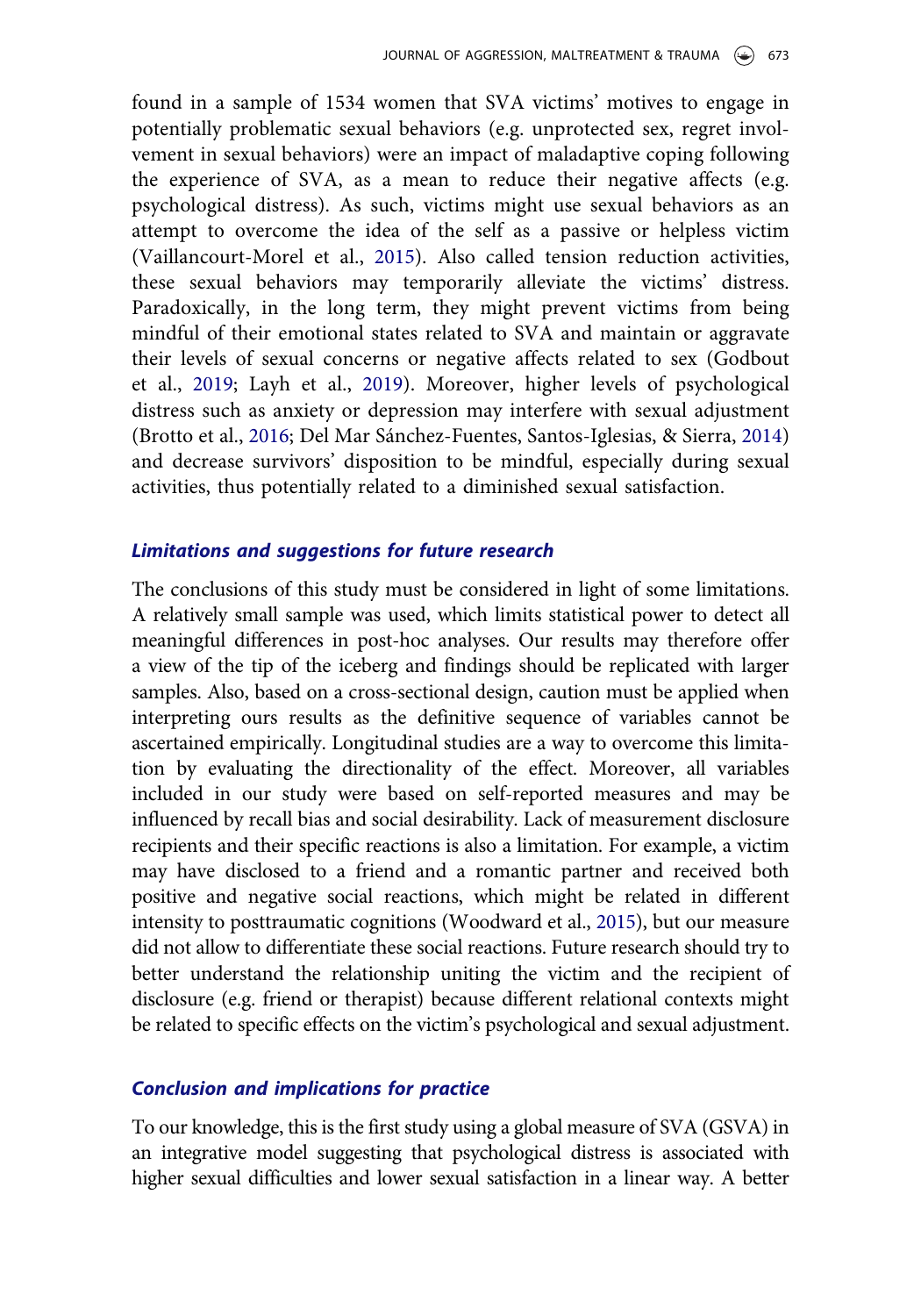understanding of the complexity of SVA experiences is provided by the current study: the entanglement of victims' own experiences and their entourages' responses influenced their psychological functioning, which in turn affected their sexual adjustment. More precisely, results highlight that disclosure may be related to better outcomes in the aftermath of SVA when receiving positive response, but disclosure with negative response may be worse than nondisclosure. Therefore, awareness campaigns, such as bystander intervention programs, which highlighting the importance of supportive responses to disclosure, and educational programs providing the population with useful tools about myths, rape culture, consent and the definition of SVA, consequences and prevention, appear capital to promote positive social reaction and victims'recovery in the aftermath of SVA (Edwards & Dardis, [2016\)](#page-16-15). Bystander intervention programs for SVA have been developed to reframe SVA as a community issue in order to reach all community members and eliminate all forms of victim-blaming messages (Lukacena, Reynolds-Tylus, & Quick, [2019\)](#page-18-15). They can foster a better knowledge about the impacts and implications of negative social reactions, allowing people to be more sensitive to all SVA experiences, leading to better reactions if they receive a disclosure of SVA (Hakimi et al., [2018\)](#page-17-8), and therefore, potentially improving victims' experience following disclosure.

<span id="page-14-2"></span><span id="page-14-1"></span><span id="page-14-0"></span>Our findings highlight the importance of addressing experiences of disclosure in the treatment of SVA's effects on psychological distress and sexual adjustment. A greater awareness and consideration of the GSVA of victims could promote sensitive reactions and interventions in order to foster their process of recovery. Therapists working with patients presenting sexual dissatisfaction or sexual difficulties should assess, not only the presence of SVA, but the global experience of SVA including disclosure and associated social reactions. Therapists should respect victims' decision to disclose, or not, to others and to discuss both the potential positive and negative effects related to disclosure. Finally, therapists should be aware that they can also be part of victims' recovery through their own reactions toward disclosure. They are encouraged to provide empowering responses by listening (e.g. be respectful, be patient, be present, avoid asking for unnecessary details, avoid questioning why a victim did or did not act in certain ways [fighting back, running to the police, continuing contact with the perpetrator after the assault, etc.]), by believing (e.g. validate their feelings, provide reassurance, avoid minimization or dramatization, avoid questioning the truth of victims story or reactions) and by empowering (e.g. ensure victims are in a safe place emotionally and physically, provide information about specialized resources if needed, provide trauma-informed information, provide them with their options regarding disclosure and report to the police, avoid victim blaming such as questioning the victims' appearance, clothes or behaviors; see World Health Organization, [2013\)](#page-19-11). Such response, given in an emotionally attuned manner, can potentially help victims integrate the SVA event in their life and restore the victim confidence in humanity.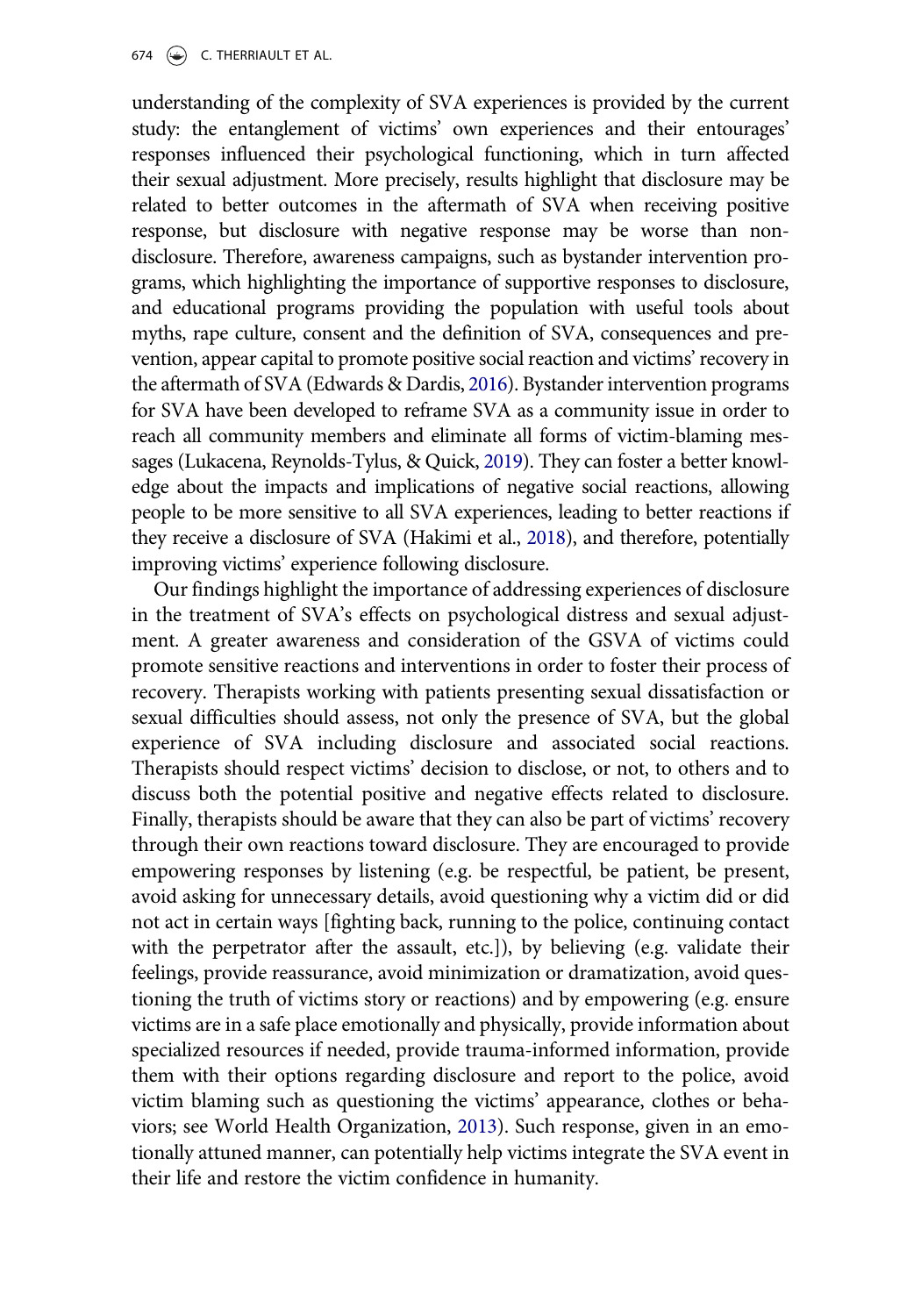#### Acknowledgments

This research was partly funded by grants from the Fonds de recherche du Québec-Santé (FRQ-S; 251615) and the Interdisciplinary research center on intimate relationship problems and sexual abuse (CRIPCAS), awarded to Natacha Godbout.

#### Disclosure of interest

The authors declare that they have no conflicts to report.

#### Funding

This research was partly funded by grants from the Fonds de recherche du Québec-Santé (FRQ-S; 251615) and the Interdisciplinary Research Center on Intimate Relationship Problems and Sexual Abuse (CRIPCAS), awarded to Natacha Godbout.

#### Ethical standards and informed consent

All procedures followed were in accordance with the ethical standards of the responsible committee on human experimentation [institutional and national] and with the Helsinki Declaration of 1975, as revised in 2000. Informed consent was obtained from all patients for being included in the study.

#### **ORCID**

Martine Hébert **b** http://orcid.org/0000-0002-4531-5124 Natacha Godbout **http://orcid.org/0000-0002-2997-5237** 

#### **References**

- <span id="page-15-4"></span>Ahrens, C. E., Stansell, J., & Jennings, A. [\(2010](#page-11-0)). To tell or not to tell: The impact of disclosure on sexual assault survivors' recovery. Violence and Victims, 25(5), 631–648. doi:[10.1891/0886-6708.25.5.631](http://dx.doi.org/10.1891/0886-6708.25.5.631)
- <span id="page-15-0"></span>Anderson, R. M. ([2013\)](#page-2-0). Positive sexuality and its impact on overall well-being. Bundesgesundheitsblatt-Gesundheitsforschung-Gesundheitsschutz, 56(2), 208–214. doi:[10.1007/s00103-012-1607-z](http://dx.doi.org/10.1007/s00103-012-1607-z)
- <span id="page-15-3"></span>Bentler, P. M. ([1990](#page-8-0)). Comparative fit indices in structural models. Psychological Bulletin, 107 (2), 38–246. doi[:10.1037/0033-2909.107.2.238](http://dx.doi.org/10.1037/0033-2909.107.2.238)
- <span id="page-15-1"></span>Bigras, N., Godbout, N., & Briere, J. ([2015](#page-3-0)). Child sexual abuse, sexual anxiety, and sexual satisfaction: The role of self-capacities. Journal of Child Sexual Abuse, 24(5), 464–483. doi:[10.1080/10538712.2015.1042184](http://dx.doi.org/10.1080/10538712.2015.1042184)
- <span id="page-15-2"></span>Bloom, S. L. [\(2003](#page-3-1)). Revised trauma theory: Understanding the traumatic nature of sexual assault. In A. Giardino, E. Datner, & J. Asher (Eds.), Sexual assault: Victimization across the lifespan (pp. 405–432). St-Louis, MO: G. W. Medical Publishing Inc.
- Boyer, R., Préville, M., Légaré, G., & Valois, P. (1993). La détresse psychologique dans la population du Québec non institutionnalisée: Résultats normatifs de l'enquête Santé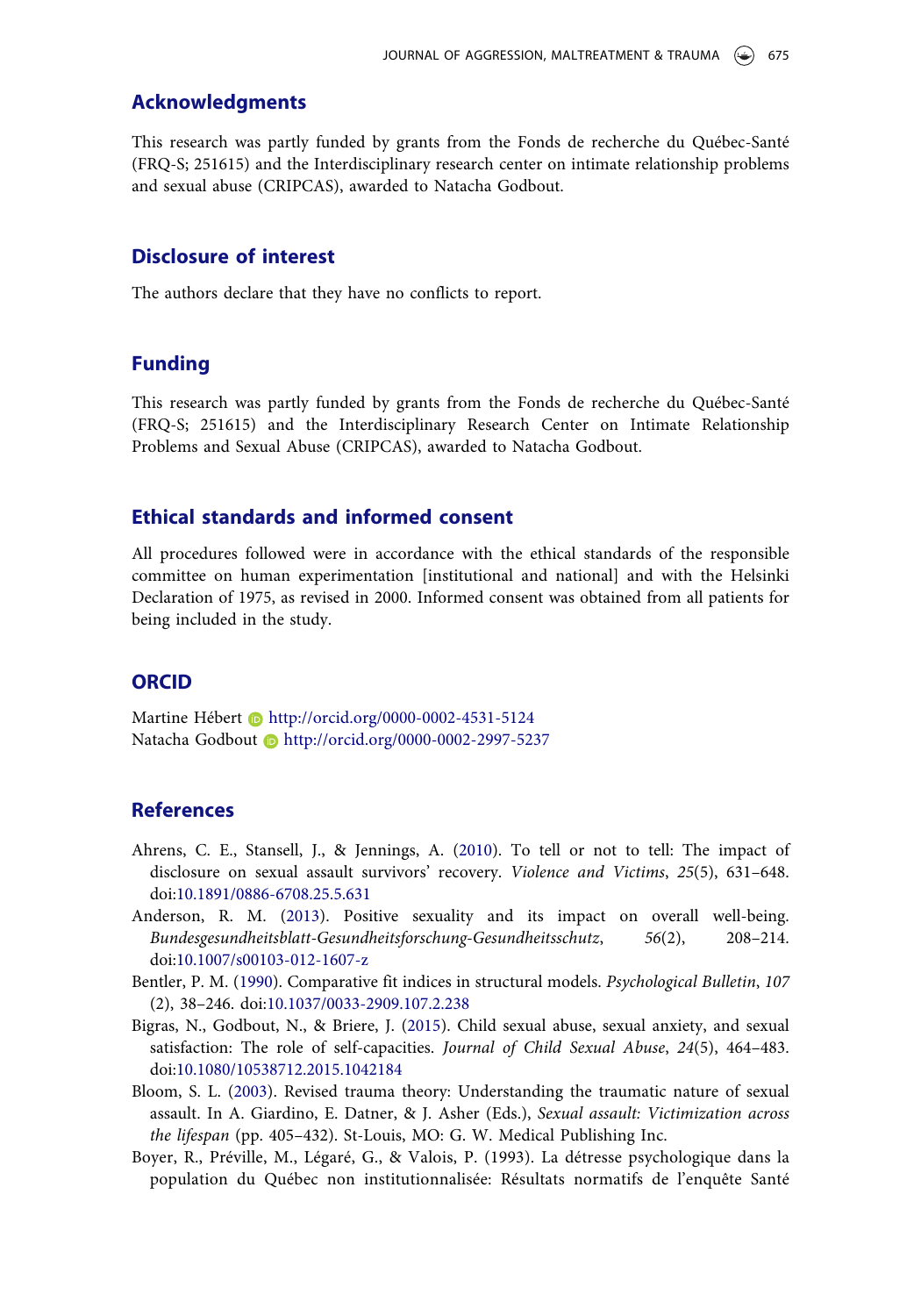676  $\leftrightarrow$  C. THERRIAULT ET AL.

Québec. [Psychological distress in the non-institutionalized Quebec population: normative results of the Santé Québec survey] Revue Canadienne de Psychiatrie, 38, pp. 339–343.

- <span id="page-16-0"></span>Breiding, M. J., Smith, M. J., Basile, K. C., Walters, M. L., Chen, J., & Merrick, M. T. [\(2014\)](#page-1-1). Prevalence and characteristics of sexual violence, stalking, and intimate partner violence victimization—National intimate partner and sexual violence survey, United States, 2011. Morbidity and Mortality Weekly Report. Surveillance Summaries, 63, pp. 8.
- <span id="page-16-4"></span>Briere, J. [\(2002\)](#page-3-2). Treating adult survivors of severe childhood abuse and neglect: Further development of an integrative model. In J. E. B. Myers, L. Berliner, J. Briere, C. T. Hendrix, T. Reid, & C. Jenny (Eds.), The APSAC handbook on child maltreatment (2nd ed., pp. 175–203). Newbury Park, CA: Sage.
- <span id="page-16-2"></span>Briere, J. [\(2011\)](#page-2-1). Trauma symptom inventory—2 (TSI-2). Odessa, FL: Psychological Assessment Resources.
- <span id="page-16-6"></span>Briere, J., & Jordan, C. E. ([2004](#page-3-3)). Violence against women: Outcome complexity and implications for assessment and treatment. Journal of Interpersonal Violence, 19(11), 1252–1276. doi[:10.1177/0886260504269682](http://dx.doi.org/10.1177/0886260504269682)
- <span id="page-16-13"></span>Brotto, L., Atallah, S., Johnson-Agbakwu, C., Rosenbaum, T., Abdo, C., Byers, E. S., … Wylie, K. [\(2016\)](#page-13-0). Psychological and interpersonal dimensions of sexual function and dysfunction. Journal of Sexual Medicine, 13(4), 538–571. doi:[10.1016/j.jsxm.2016.01.019](http://dx.doi.org/10.1016/j.jsxm.2016.01.019)
- <span id="page-16-9"></span>Byrne, B. M. [\(2016](#page-8-1)). Structural equation modeling with AMOS: Basic concepts, applications, and programming (3rd ed.). New York, NY: Routledge.
- <span id="page-16-5"></span>Crome, S. A., & McCabe, M. P. ([2001\)](#page-3-4). Adult rape scripting within a victimological perspective. Aggression and Violent Behavior, 6(4), 395–413. doi[:10.1016/S1359-1789\(00\)00013-6](http://dx.doi.org/10.1016/S1359-1789(00)00013-6)
- <span id="page-16-11"></span>de Montigny Gauthier, L., Vaillancourt-Morel, M.-P., Rellini, A., Godbout, N., Charbonneau-Lefebvre, V., Desjardins, F., & Bergeron, S. [\(2019](#page-12-0)). The risks of telling: A dyadic perspective on romantic partners' responses to child sexual abuse disclosures and their associations with sexual and relationship satisfaction. Journal of Marital and Family Therapy, 45 (3), 480–493. doi:[10.1111/jmft.12345](http://dx.doi.org/10.1111/jmft.12345)
- <span id="page-16-14"></span>Del Mar Sánchez-Fuentes, M., Santos-Iglesias, P., & Sierra, J. C. ([2014](#page-13-0)). A systematic review of sexual satisfaction. International Journal of Clinical and Health Psychology, 14(1), 67–75. doi:[10.1016/S1697-2600\(14\)70038-9](http://dx.doi.org/10.1016/S1697-2600(14)70038-9)
- <span id="page-16-1"></span>Dworkin, E. R., Menon, S. V., Bystrynski, J., & Allen, N. E. [\(2017\)](#page-1-2). Sexual assault victimization and psychopathology: A review and meta-analysis. Clinical Psychology Review, 56, 65–81. doi[:10.1016/j.cpr.2017.06.002](http://dx.doi.org/10.1016/j.cpr.2017.06.002)
- <span id="page-16-15"></span>Edwards, K. M., & Dardis, C. M. [\(2016](#page-14-0)). Disclosure recipients' social reactions to victims' disclosures of intimate partner violence. Journal of Interpersonal Violence. Retrieved from <https://journals.sagepub.com/doi/full/10.1177/0886260516681155>
- <span id="page-16-3"></span>Finkelhor, D., & Browne, A. ([1985\)](#page-2-2). The traumatic impact of child sexual abuse: A conceptualization. American Journal of Orthopsychiatry, 55(4), 530–541. doi[:10.1111/](http://dx.doi.org/10.1111/j.1939-0025.1985.tb02703.x) [j.1939-0025.1985.tb02703.x](http://dx.doi.org/10.1111/j.1939-0025.1985.tb02703.x)
- <span id="page-16-10"></span>Freyd, J. J. ([1994\)](#page-12-1). Betrayal trauma: Traumatic amnesia as an adaptative response to child-hood abuse. Ethics & Behavior, 4(4), 307-329. doi:[10.1207/s15327019eb0404\\_1](http://dx.doi.org/10.1207/s15327019eb0404_1)
- <span id="page-16-12"></span>Godbout, N., Bakhos, G., Dussault, E., & Hébert, M. ([2020\)](#page-12-2). Childhood interpersonal trauma and sexual satisfaction in patients seeking sex therapy: Examining mindfulness and psychological distress as mediators. Journal of Sex  $\&$  Marital Therapy, 46(1), 43-56. DOI: [10.1080/0092623X.2019.1626309](http://dx.doi.org/10.1080/0092623X.2019.1626309).
- <span id="page-16-7"></span>Godbout, N., Briere, J., Sabourin, S., & Lussier, Y. ([2014\)](#page-3-5). Child sexual abuse and subsequent relational and personal functioning: The role of parental support. Child Abuse and Neglect, 38(2), 317–325. doi:[10.1016/j.chiabu.2013.10.001](http://dx.doi.org/10.1016/j.chiabu.2013.10.001)
- <span id="page-16-8"></span>Government of Québec. [\(2019](#page-6-0)). Youth protection act. Retrieved from [http://legisquebec.gouv.](http://legisquebec.gouv.qc.ca/en/ShowDoc/cs/P-34.1) [qc.ca/en/ShowDoc/cs/P-34.1](http://legisquebec.gouv.qc.ca/en/ShowDoc/cs/P-34.1)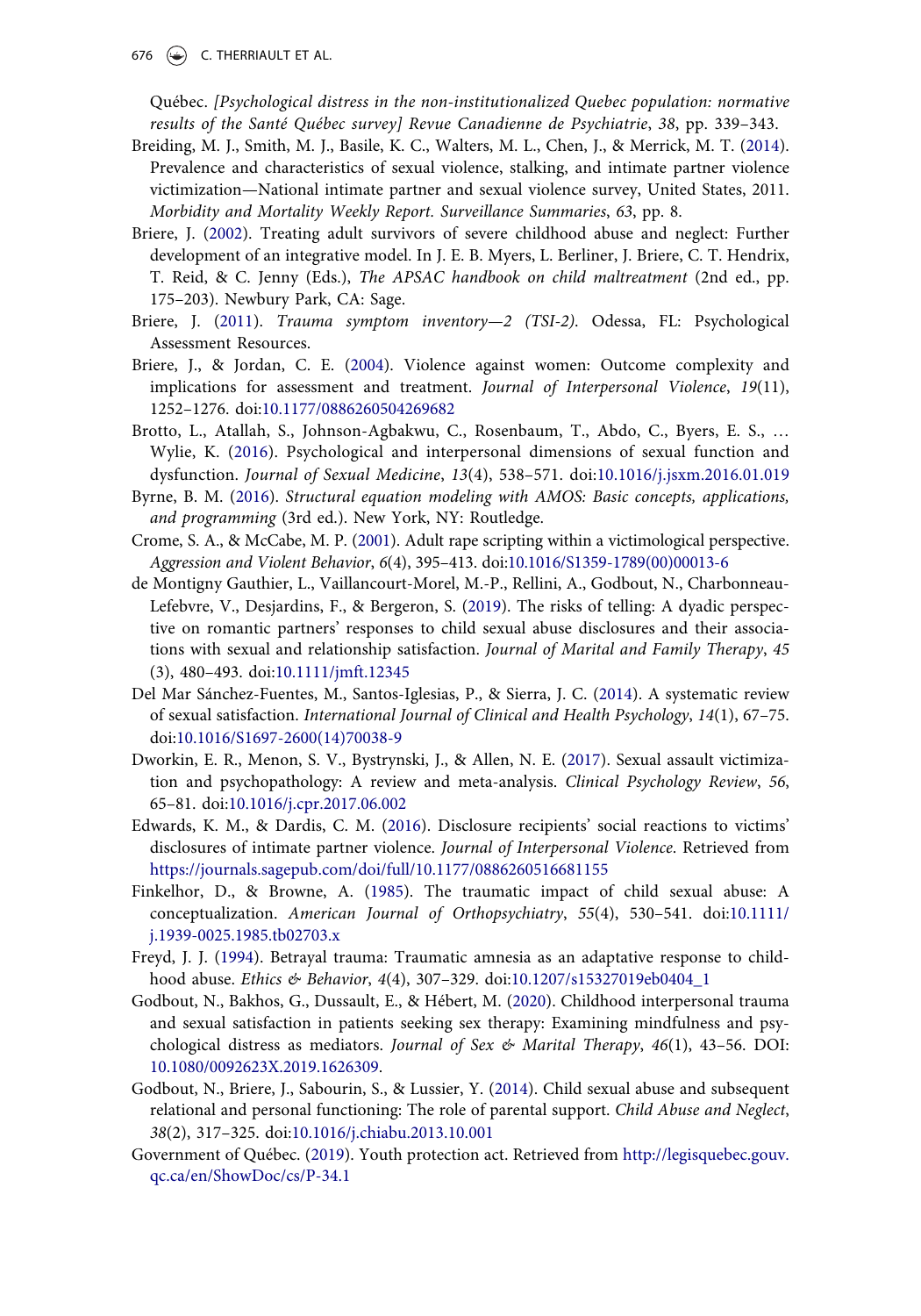- <span id="page-17-8"></span>Hakimi, D., Bryant-Davis, T., Ullman, S. E., & Gobin, R. L. ([2018\)](#page-3-6). Relationship between negative social reactions to sexual assault disclosure and mental health outcomes of black and white female survivors. Psychological Trauma: Theory, Research, Practice, and Policy, 10(3), 270–275. doi:[10.1037/tra0000245](http://dx.doi.org/10.1037/tra0000245)
- <span id="page-17-1"></span>Halstead, V., Williams, J. R., & Gonzalez-Guarda, R. ([2017](#page-1-3)). Sexual violence in the college population: A systematic review of disclosure and campus resources and services. Journal of Clinical Nursing, 26(15–16), 2137–2153. doi[:10.1111/jocn.13735](http://dx.doi.org/10.1111/jocn.13735)
- <span id="page-17-12"></span>Hu, L. T., & Bentler, P. M. [\(1999\)](#page-8-2). Cutoff criteria for fit indexes in covariance structure analysis: Conventional criteria versus new alternatives. Structural Equation Modeling: A Multidisciplinary Journal, 6(1), 1–55. doi:[10.1080/10705519909540118](http://dx.doi.org/10.1080/10705519909540118)
- <span id="page-17-10"></span>Ilfeld, F. W. [\(1976](#page-4-0)). Further validation of a psychiatric symptom index in a normal population. Psychological Reports, 39, 1215–1228. doi[:10.2466/pr0.1976.39.3f.1215](http://dx.doi.org/10.2466/pr0.1976.39.3f.1215)
- <span id="page-17-14"></span>Jacques-Tiura, A. J., Tkatch, R., Abbey, A., & Wegner, R. [\(2010](#page-11-1)). Disclosure of sexual assault: Characteristics and implications for posttraumatic stress symptoms among African American and caucasian survivors. Journal of Trauma  $\&$  Dissociation, 11(2), 174-192. doi:[10.1080/15299730903502938](http://dx.doi.org/10.1080/15299730903502938)
- <span id="page-17-7"></span>Janoff-Bulman, R., & Frieze, I. H. [\(1983](#page-3-4)). A theoretical perspective for understanding reactions to victimization. Journal of Social Issues, 39(2), 1–17. doi:[10.1111/j.1540-4560.1983.tb00138.x](http://dx.doi.org/10.1111/j.1540-4560.1983.tb00138.x)
- <span id="page-17-5"></span>Johnson, N. L., & Johnson, D. M. ([2013\)](#page-2-3). Factors influencing the relationship between sexual trauma and risky sexual behavior in college students. Journal of Interpersonal Violence, 28 (11), 2315–2331. doi[:10.1177/0886260512475318](http://dx.doi.org/10.1177/0886260512475318)
- <span id="page-17-0"></span>Jozkowski, K. N., & Sanders, S. A. [\(2012\)](#page-1-1). Health and sexual outcomes of women who have experienced forced or coercive sex. Women  $\&$  Health, 52(2), 101-118. doi[:10.1080/](http://dx.doi.org/10.1080/03630242.2011.649397) [03630242.2011.649397](http://dx.doi.org/10.1080/03630242.2011.649397)
- <span id="page-17-3"></span>Kashdan, T. B., Goodman, F. R., Stiksma, M., Milius, C. R., & McKnight, P. E. [\(2018\)](#page-2-4). Sexuality leads to boosts in mood and meaning in life with no evidence for the reverse direction: A daily diary investigation. Emotion, 18(4), 563–576. doi:[10.1037/emo0000324](http://dx.doi.org/10.1037/emo0000324)
- <span id="page-17-11"></span>Kelley, E. L., & Gidycz, C. A. ([2017\)](#page-4-1). Mediators of the relationship between sexual assault and sexual functioning difficulties among college women. Psychology of Violence, 7(4), 574–582. doi:[10.1037/vio0000073](http://dx.doi.org/10.1037/vio0000073)
- <span id="page-17-13"></span>Kline, R. B. [\(2011](#page-8-3)). Principles and practice of structural equation modeling (3rd ed.). New York, NY: Guilford Press.
- <span id="page-17-4"></span>Lawrance, K.-A., & Byers, E. S. [\(1995](#page-2-5)). Sexual satisfaction in long-term heterosexual relationships: The interpersonal exchange model of sexual satisfaction. Personal Relationships, 2(4), 267–285. doi[:10.1111/pere.1995.2.issue-4](http://dx.doi.org/10.1111/pere.1995.2.issue-4)
- <span id="page-17-15"></span>Layh, M., Rudolph, K., & Littleton, H. [\(2019\)](#page-12-3). Sexual risk behavior and sexual satisfaction among rape victims: Examination of sexual motives as a mediator. Journal of Trauma  $\mathfrak{G}$ Dissociation, 1–14. Published online. doi[:10.1080/15299732.2019.1675112](http://dx.doi.org/10.1080/15299732.2019.1675112)
- <span id="page-17-2"></span>Lindau, S. T., & Gavrilova, N. ([2010\)](#page-2-6). Sex, health, and years of sexually active life gained due to good health: Evidence from two US population based cross sectional surveys of ageing. BMJ. 340:c810. doi:[10.1136/bmj.c810](http://dx.doi.org/10.1136/bmj.c810).
- <span id="page-17-9"></span>Littleton, H. L. ([2010](#page-3-6)). The impact of social support and negative disclosure reactions on sexual assault victims: A cross-sectional and longitudinal investigation. Journal of Trauma & Dissociation, 11(2), 210–227. doi[:10.1080/15299730903502946](http://dx.doi.org/10.1080/15299730903502946)
- <span id="page-17-6"></span>Littleton, H. L., Grills, A. E., & Drum, K. B. [\(2014\)](#page-2-7). Predicting risky sexual behavior in emerging adulthood: Examination of a moderated mediation model among child sexual abuse and adult sexual assault victims. Violence and Victims, 29(6), 981–998. doi[:10.1891/](http://dx.doi.org/10.1891/0886-6708.VV-D-13-00067) [0886-6708.VV-D-13-00067](http://dx.doi.org/10.1891/0886-6708.VV-D-13-00067)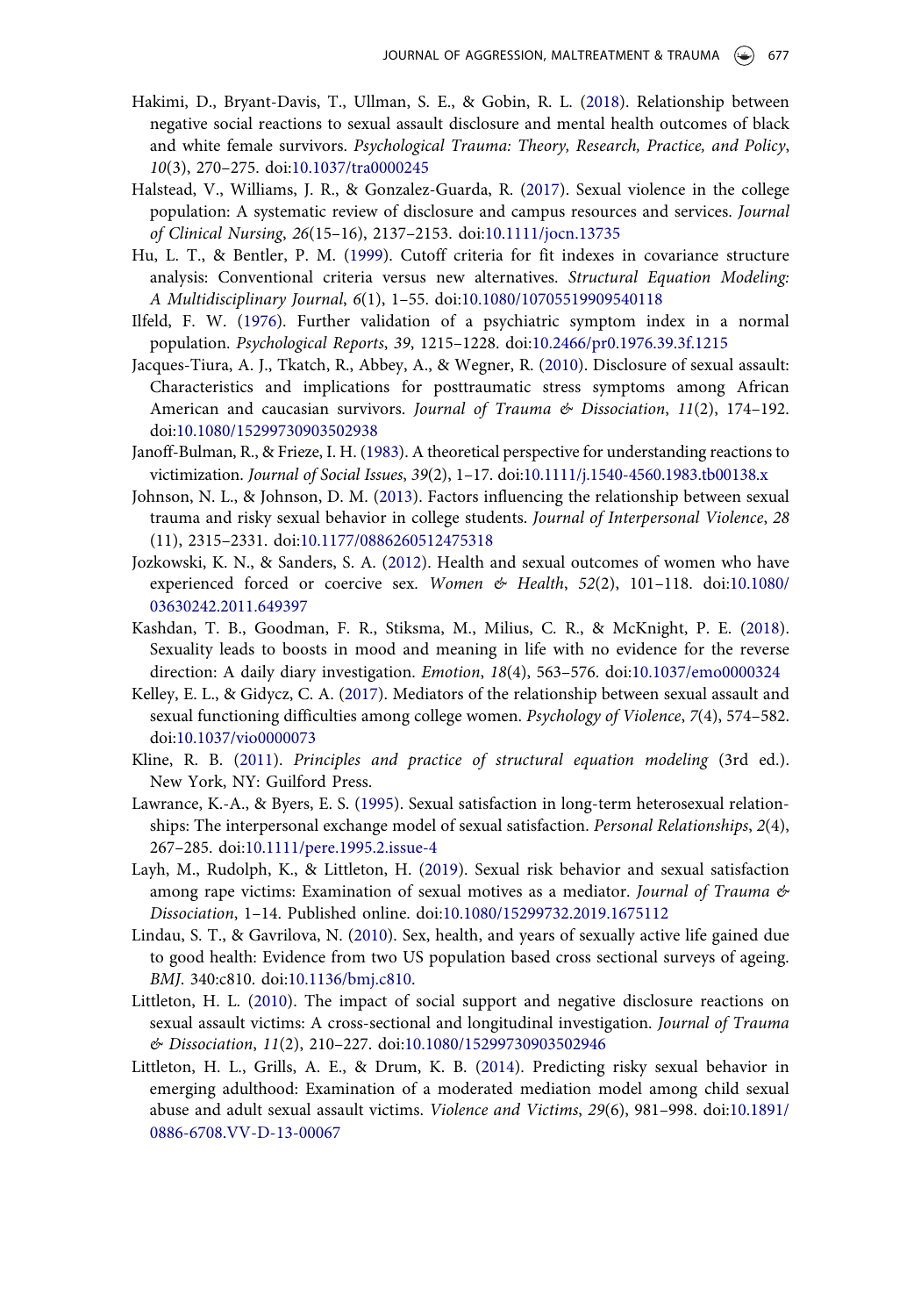- 678  $\left(\rightarrow\right)$  C. THERRIAULT ET AL.
- <span id="page-18-15"></span>Lukacena, K. M., Reynolds-Tylus, T., & Quick, B. L. ([2019\)](#page-14-1). An application of the reasoned action approach to bystander intervention for sexual assault. Health Communication, 34(1), 46–53. doi[:10.1080/10410236.2017.1384356](http://dx.doi.org/10.1080/10410236.2017.1384356)
- <span id="page-18-12"></span>MacKinnon, D. P., & Fairchild, A. J. ([2009\)](#page-8-4). Current directions in mediation analysis. Current Directions in Psychological Science, 18(1), 16–20. doi[:10.1111/j.1467-8721.2009.01598.x](http://dx.doi.org/10.1111/j.1467-8721.2009.01598.x)
- <span id="page-18-2"></span>McCall-Hosenfeld, J. S., Liebschutz, J. M., Spiro, A., & Seaver, M. R. ([2009](#page-2-8)). Sexual assault in the military and its impact on sexual satisfaction in women veterans: A proposed model. Journal of Women's Health, 18(6), 901–909. doi[:10.1089/jwh.2008.0987](http://dx.doi.org/10.1089/jwh.2008.0987)
- <span id="page-18-10"></span>Muthén, L. K., & Muthén, B. O. [\(2012\)](#page-7-0). Mplus user's guide (7th ed.). Los Angeles, CA: Muthén & Muthén.
- <span id="page-18-7"></span>Neilson, E. C., Norris, J., Bryan, A. E., & Stappenbeck, C. A. ([2017\)](#page-4-2). Sexual assault severity and depressive symptoms as longitudinal predictors of the quality of women's sexual experiences. Journal of Sex  $\&$  Marital Therapy, 43(5), 463-478. doi[:10.1080/](http://dx.doi.org/10.1080/0092623X.2016.1208127) [0092623X.2016.1208127](http://dx.doi.org/10.1080/0092623X.2016.1208127)
- <span id="page-18-3"></span>Orchowski, L. M., & Gidycz, C. A. [\(2012\)](#page-3-7). To whom do college women confide following sexual assault? A prospective study of predictors of sexual assault disclosure and social reactions. Violence Against Women, 18(3), 264–288. doi:[10.1177/1077801212442917](http://dx.doi.org/10.1177/1077801212442917)
- <span id="page-18-14"></span>Orchowski, L. M., & Gidycz, C. A. ([2015](#page-11-2)). Psychological consequences associated with positive and negative responses to disclosure of sexual assault among college women: A prospective study. Violence Against Women, 21(7), 803–823. doi[:10.1177/](http://dx.doi.org/10.1177/1077801215584068) [1077801215584068](http://dx.doi.org/10.1177/1077801215584068)
- <span id="page-18-5"></span>Orchowski, L. M., Untied, A. S., & Gidycz, C. A. ([2013](#page-3-6)). Social reactions to disclosure of sexual victimization and adjustment among survivors of sexual assault. Journal of Interpersonal Violence, 28(10), 2005–2023. doi[:10.1177/0886260512471085](http://dx.doi.org/10.1177/0886260512471085)
- <span id="page-18-13"></span>Preacher, K. J., & Hayes, A. F. [\(2004\)](#page-8-5). SPSS and SAS procedures for estimating indirect effects in simple mediation models. Behavior Research Methods, Instruments and Computers, 36 (4), 717–731. doi:[10.3758/BF03206553](http://dx.doi.org/10.3758/BF03206553)
- <span id="page-18-9"></span>Préville, M., Boyer, R., Potvin, L., Perreault, C., & Légaré, G. [\(1992\)](#page-6-1). La détresse psychologique: Détermination de la fiabilité et de la validité de la mesure utilisée dans l'enquête Santé Québec. [Reliability and validity of the psychological distress measure used in Quebec Health Survey]. Ministère de la santé et services sociaux. Gouvernement du Québec.
- <span id="page-18-6"></span>Relyea, M., & Ullman, S. E. ([2015\)](#page-4-3). Measuring social reactions to female survivors of alcohol-involved sexual assault: The social reactions questionnaire-alcohol. Journal of Interpersonal Violence, 30(11), 1864–1887. doi:[10.1177/0886260514549054](http://dx.doi.org/10.1177/0886260514549054)
- <span id="page-18-4"></span>Sabina, C., & Ho, L. Y. [\(2014\)](#page-3-8). Campus and college victim responses to sexual assault and dating violence: Disclosure, service utilization, and service provision. Trauma, Violence,  $\phi$ Abuse, 15(3), 201–226. doi:[10.1177/1524838014521322](http://dx.doi.org/10.1177/1524838014521322)
- <span id="page-18-0"></span>Schmiedeberg, C., Huyer-May, B., Castiglioni, L., & Johnson, M. D. [\(2017](#page-2-9)). The more or the better? How sex contributes to life satisfaction. Archives of Sexual Behavior, 46(2), 465–473. doi:[10.1007/s10508-016-0843-y](http://dx.doi.org/10.1007/s10508-016-0843-y)
- <span id="page-18-8"></span>Staples, J. M., Eakins, D., Neilson, E. C., George, W. H., Davis, K. C., & Norris, J. [\(2016\)](#page-4-4). Sexual assault disclosure and sexual functioning : The role of trauma symptomatology. Journal of Sexual Medicine, 13(10), 1562–1569. doi:[10.1016/j.jsxm.2016.08.001](http://dx.doi.org/10.1016/j.jsxm.2016.08.001)
- <span id="page-18-11"></span>Steiger, J. H. [\(1990\)](#page-8-6). Structural model evaluation and modification: An interval estimation approach. Multivariate Behavioral Research, 25(2), 173–180. doi[:10.1207/](http://dx.doi.org/10.1207/s15327906mbr2502_4) [s15327906mbr2502\\_4](http://dx.doi.org/10.1207/s15327906mbr2502_4)
- <span id="page-18-1"></span>Turchik, J. A., & Hassija, C. M. ([2014\)](#page-2-10). Female sexual victimization among college students: Assault severity, health risk behaviors, and sexual functioning. Journal of Interpersonal Violence, 29(13), 2439–2457. doi:[10.1177/0886260513520230](http://dx.doi.org/10.1177/0886260513520230)